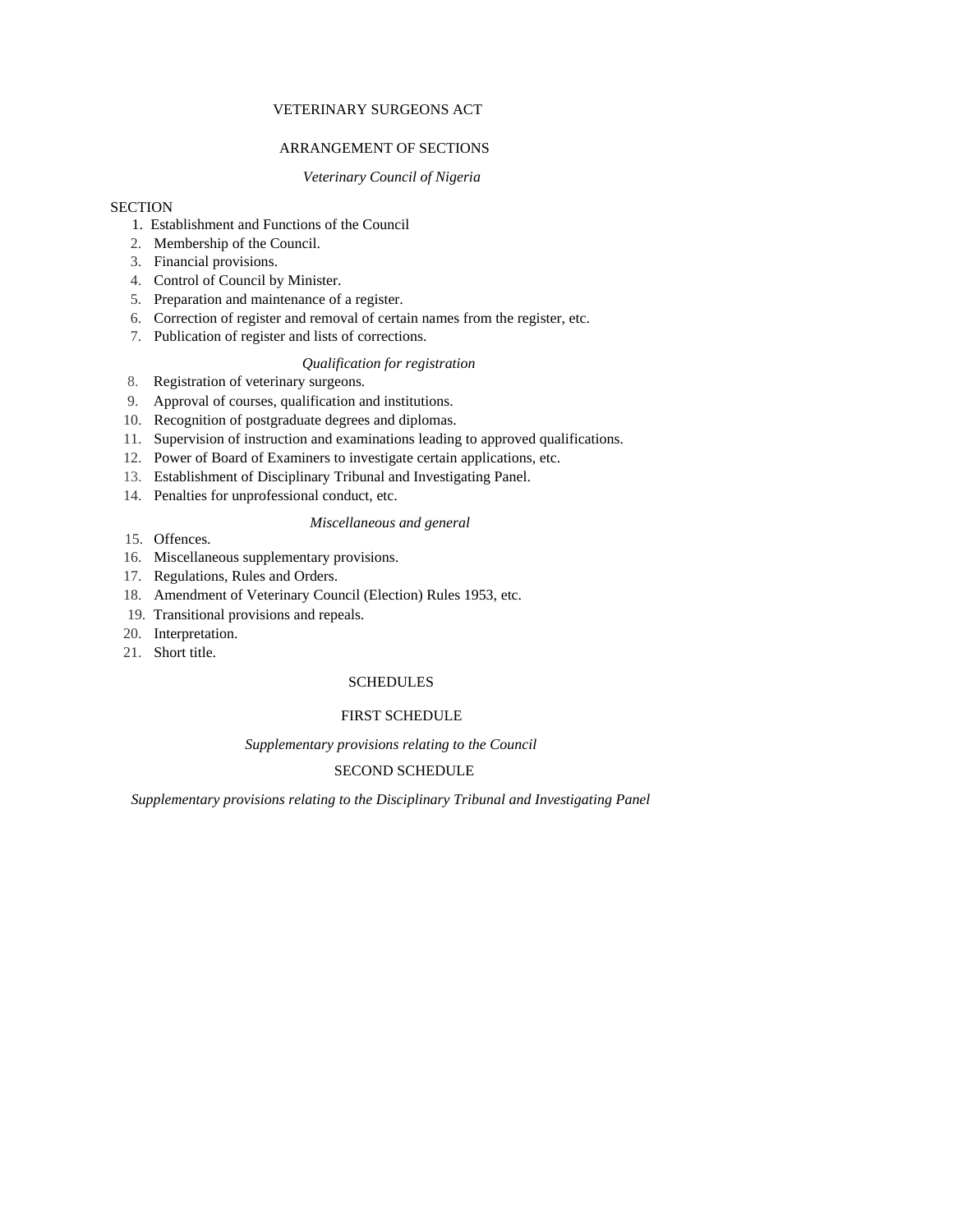# **An Act to make provisions for the registration of veterinary surgeons and for matters connected therewith.**

[1969 No. 37.]

[12*th September,* 1969]

[Commencement.]

*Veterinary Council of Nigeria* 

# **1. Establishment and Functions of the Council**

(1) For the purposes of this Act there shall continue to be a Council called the Veterinary Council of Nigeria (in this Act referred to as "the Council") which shall be a body corporate with perpetual succession and a common seal and shall be constituted in accordance with the provisions of this Act.

(2) The Council shall be charged with the general duty of-

- *(a)* determining what standards of knowledge and skill are to be attained by persons seeking to be registered under this Act as veterinary surgeons and of raising those standards from time to time as circumstances may permit;
- *(b)* securing in accordance with the provisions of this Act the establishment and maintenance of a register of persons registered under this Act as veterinary surgeons and the publication from time to time of lists of those persons; and
- *(c)* performing the other functions conferred on the Council by this Act.

### **2. Membership of the Council**

(1) Subject to the provisions of this Act, the Council shall consist of the following members, that is to say-

[1987 No. 40.]

- *(a)* a President and Vice-President who shall be elected by the members of the Council with the approval of the Minister from among their number;
- *(b)* the Director of the National Veterinary Research Institute or the most senior registered veterinary surgeon in the Institute, where the Director is not a registered veterinary surgeon;
- *(c)* the Director of the Federal Livestock Department or the most senior registered veterinary surgeon in the Department, where the Director is not a registered veterinary surgeon;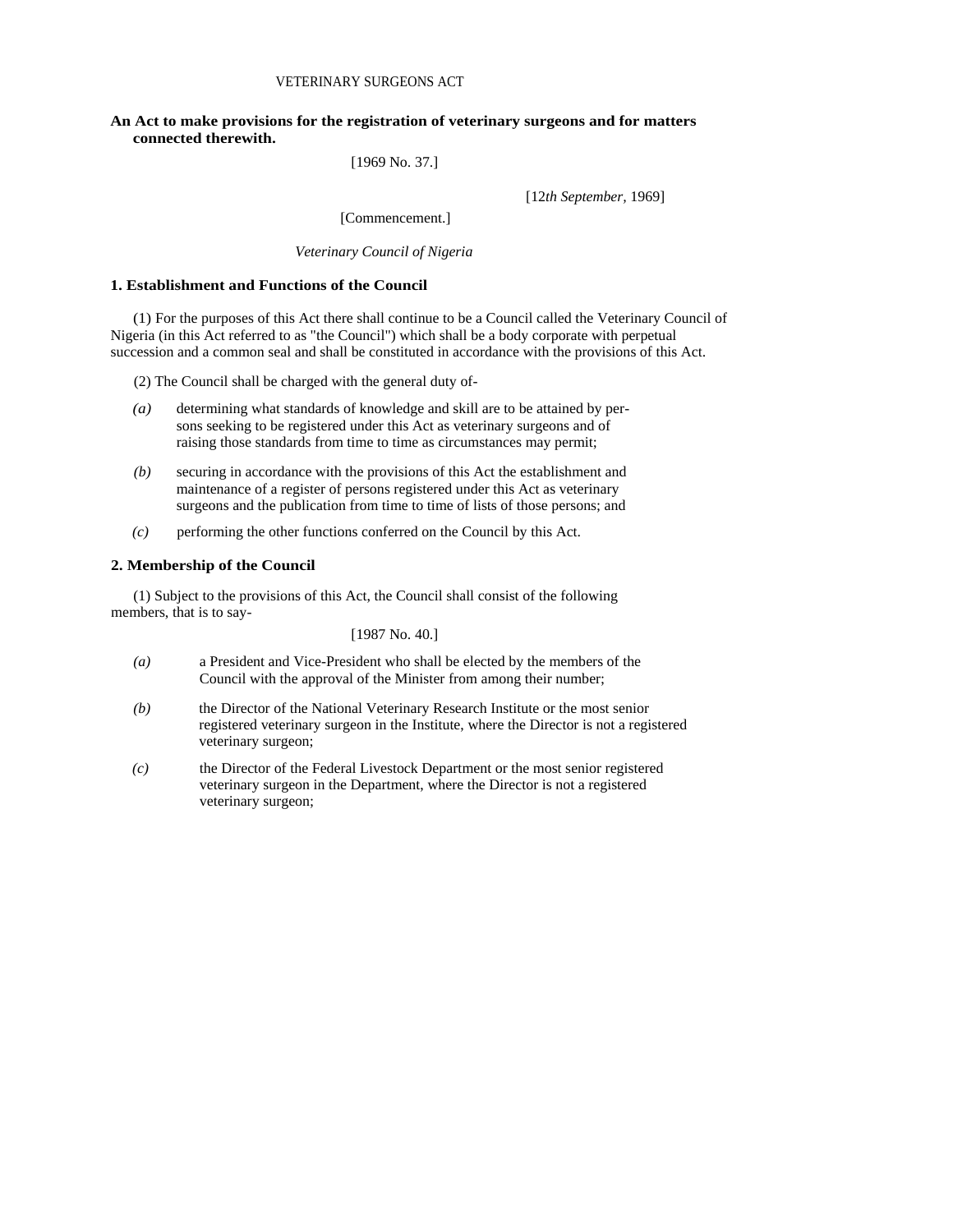- *(d)* the Dean of each faculty of veterinary medicine in Nigerian approved by the Councilor the most senior registered veterinary surgeon in the faculty, where the Dean is not a registered veterinary surgeon;
- *(e)* one person to represent each State of the Federation to be appointed by the Minister:
- *(j)* eight persons (hereafter in this Act referred to as "elected members of the Council") who shall be elected by registered veterinary surgeons from among their number in the manner prescribed in the First Schedule to this Act.

(2) The First Schedule to this Act shall have effect with respect to the tenure of office, election and appointment of members of the Council and with respect to the powers and procedure of the Council and the other matters therein mentioned.

# [First Schedule.]

### **3. Financial provisions**

(1) The Council shall maintain a fund from which shall be defrayed all expenditure incurred by the Council.

(2) There shall be paid and credited to the fund-

- *(a)*  such sums as may be provided by the Federal Government for the purpose of this Act by way of grants; and
- *(b)* such other funds or moneys as may from time to time accrue to the Council.

(3) The Council shall keep proper accounts in respect of each financial year, and proper records in relation to those accounts and when certified by the Council shall be audited within six months after the end of the financial year to which the accounts relate by auditors appointed by the Council from the list and in accordance with guidelines supplied by the Auditor-General for the Federation.

### **4. Control of Council by Minister**

(1) The Minister may give to the Council directions of a general character or relating generally to particular matters (but not any individual person or case) with regard to the exercise by the Council of its functions, and it shall be the duty of the Council to comply with the directions.

(2) Before giving a direction under the foregoing subsection, the Minister shall serve a copy of the proposed direction on the Council and shall afford the Council an opportunity of making representations to him with respect 10 the direction; and after considering any representations made to him in pursuance of this subsection, the Minister may give the direction either without modification or with such modifications as appear to him to be appropriate having regard to the representations.

### 5. **Preparation and maintenance of a register**

- ( 1) The Council shall appoint- [1987 No. 40.]
- *(a)* a fit and proper person to be the Registrar who shall also be the Chief Administrative Officer of the Council for the purposes of this Act; and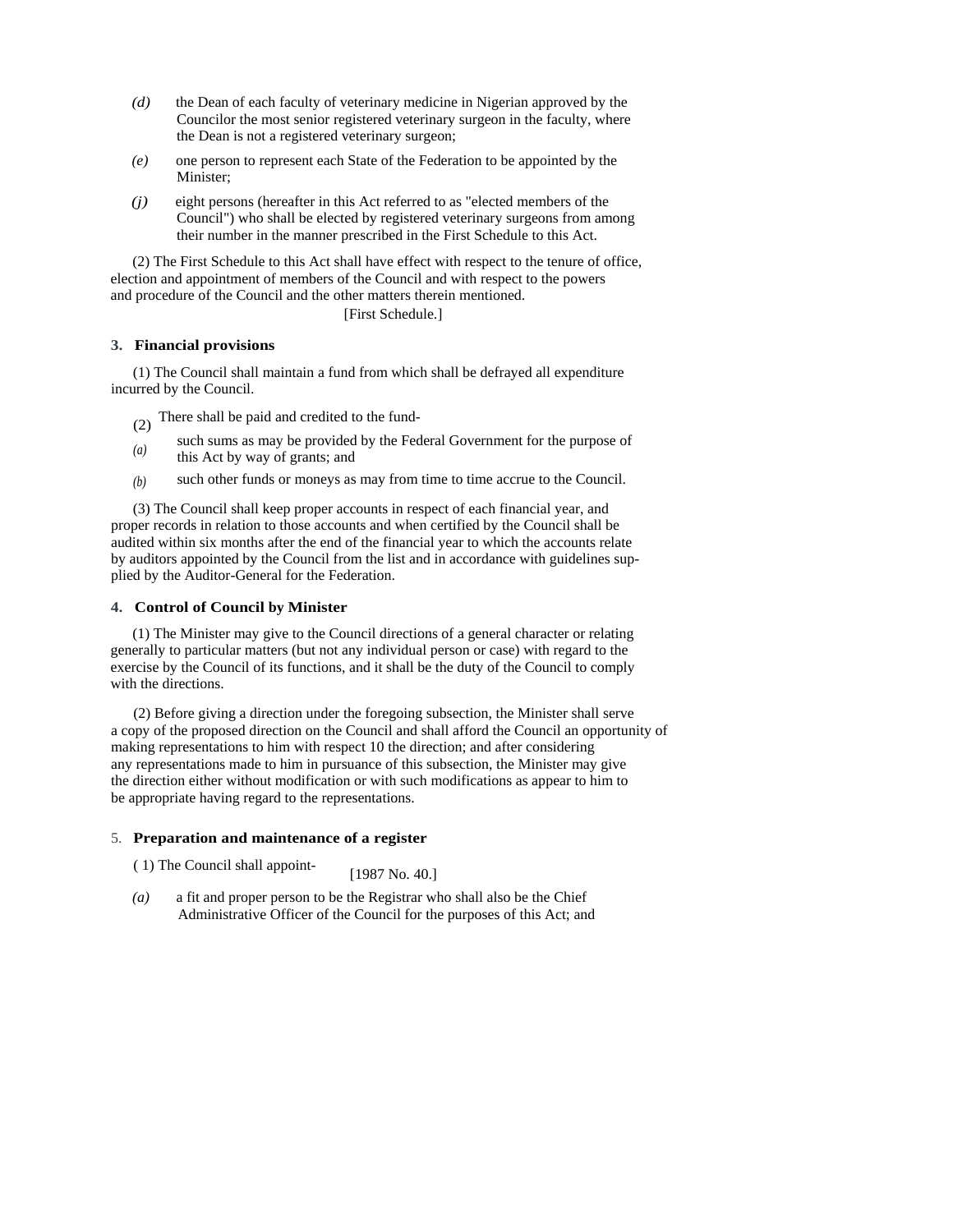*(b)* such other persons as the Council may from time to time think necessary,

and the remuneration, tenure of office and conditions of service of the Registrar and of any other officer or servant appointed under this subsection shall be determined by the Council.

(2) The registrar shall prepare and maintain, in accordance with the rules made by the Council under this section, a register of the names, addresses and approved qualifications, and of such other particulars as may be specified, of all persons who are entitled under the provisions of this Act to be registered therein.

(3) Subject to the following provisions of this section, the Council shall make rules with respect to the form and keeping of the register and the making of entries therein, and in particular-

- *(a)* regulating the making of applications for registration and providing for the evidence to be produced in support of applications;
- *(b)* providing for the notification to the registrar, by the person to whom any registered particulars relate, of any change in those particulars;
- *(c)* authorising a registered person to have any qualification which is either an approved qualification or an accepted qualification for the purposes of section 8 (2) of this Act, registered in relation to his name in addition to or, as he may elect, in substitution for any other qualifications so registered;
- *(d)* specifying the fees to be paid to the Council in respect of the entry of names on the register and authorising the registrar to refuse to enter a name on the register until any fee specified for the entry has been paid;
- *(e)* prescribing the fees to be charged in respect of the retention in the register of the name of a person in any year subsequent to the year in which he was first registered;
- *(f)* specifying anything falling to be specified under the foregoing provisions of this section, but rules made for the purposes of paragraphs *(d)* and *(e)* of this subsection shall not come into force until they are confirmed by order of the Minister.

# **6. Correction of register and removal of certain names from the register, etc.**

- (1) The registrar shall-
- *(a)* correct, in accordance with the Council's directions, any entry in the register which the Council directs him to correct as being in the Council's opinion an entry which was incorrectly made;
- *(b)* make from time to time any necessary alterations in the registered particulars of registered persons;
- *(c)* remove from the register the name of every deceased person.

(2) If a registered Veterinary Surgeon has ceased to practise, the registrar may at his request or with his consent remove his name from the register.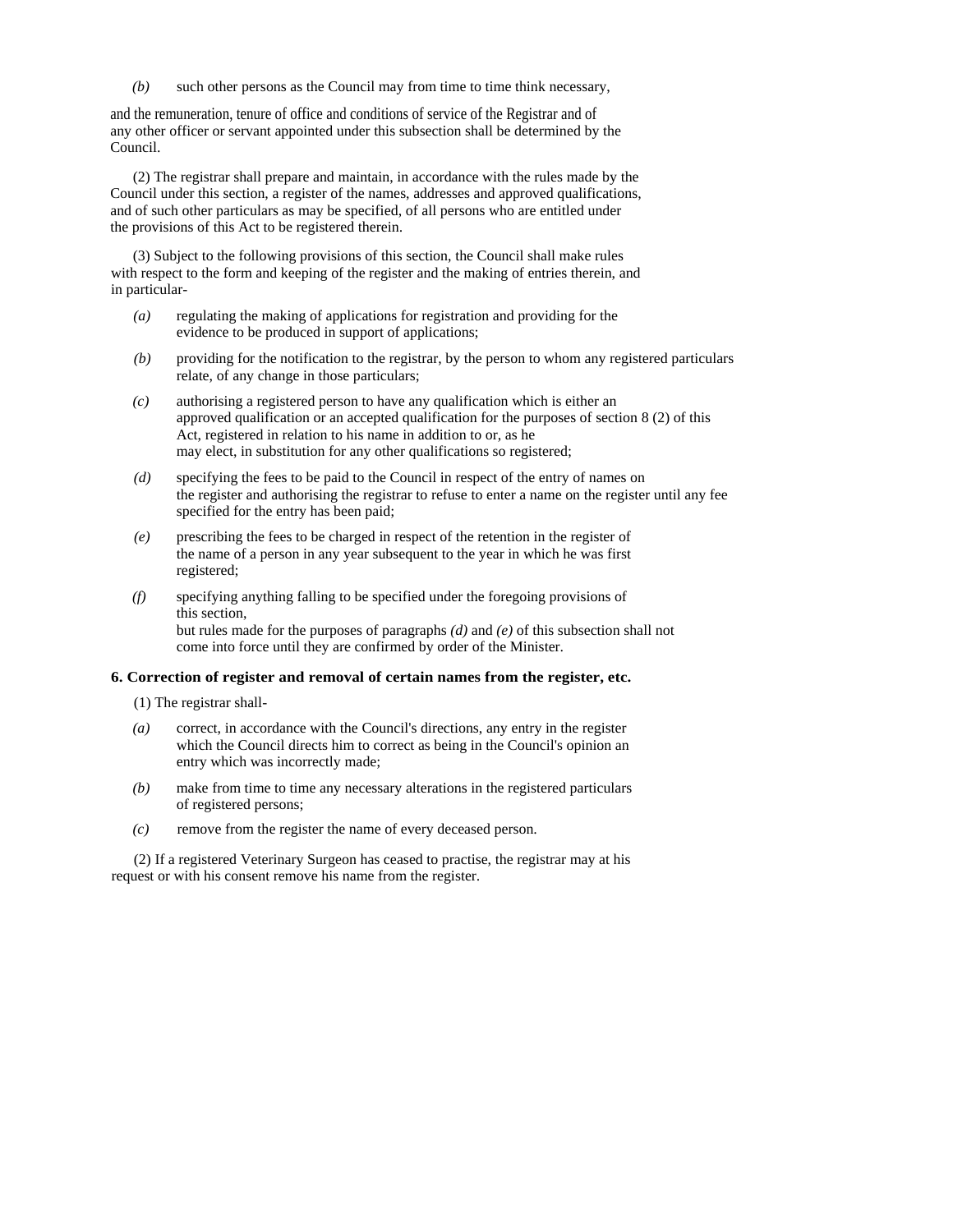- (3) If the Registrar --
- *(a)* sends by post to any registered person a registered letter addressed to him at his address on the register enquiring whether the registered particulars relating to him are correct or whether he has ceased to practise and receives no reply to the letter within the period of six months from the date of posting of the letter; and
- *(b)* upon the expiration of that period sends in like manner to the person in question a second similar letter and receives no reply to that letter within three months from the date of posting it, the Registrar may remove the name and the other particulars relating to the person in question from the register.

(4) Where a person's name has been removed from the register under subsection (2) or (3) of this section, the Council may, on the application of that person, direct the Registrar to restore the name or other particulars removed therefrom unless the original entry of his name or other particulars was incorrectly or fraudulently made.

### 7. **Publication of register and lists of corrections**

(1) It shall be the duty of the registrar-

- *(a)* to cause the register to be printed, published and put on sale to members of the public not later than two years from the beginning of the year in which this subsection comes into force; and
- *(b)* in each year after that in which a register is first published under paragraph *(a)*  of this paragraph, to cause to be printed, published and put on sale as aforesaid either a corrected edition of the register or a list of alterations made to the register since it was last printed; and
- *(c)* to cause a print of each edition of the register and of each list of corrections to be deposited at the principal office of the Council.

(2) The Council shall cause the register to be printed and published in the Federal *Gazette* as often as it thinks fit.

(3) A document purporting to be a print of an edition of a register published under this section by authority of the registrar in the current year, or documents purporting to be prints of an edition of a register so published in a previous year and of a list of corrections to that edition so published in the current year, or any publication of the register made in the Federal *Gazette* in the current year shall (without prejudice to any other mode of proof) be admissible in any proceedings as evidence that any person specified in the document, or the documents read together or, as the case may be, in that Federal *Gazette,*  as being registered as a veterinary surgeon is so registered, and that any person not so specified is not registered.

### *Qualification for registration*

### **8. Registration of veterinary surgeons**

(1) Subject to rules made under subsection (3) of section 5 of this Act, a person shall be entitled to be registered as a veterinary surgeon if-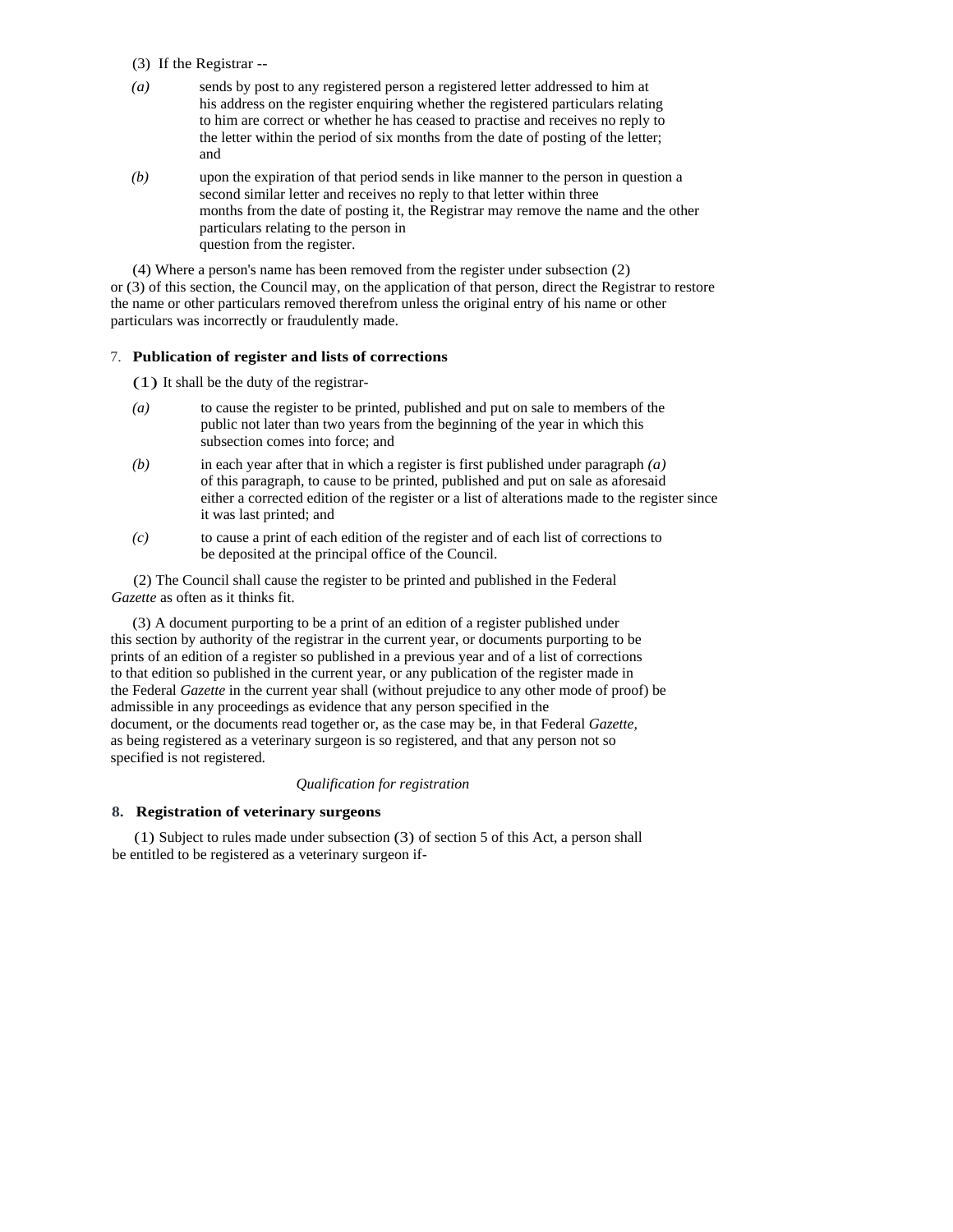- *(a)* he has attended a course of training approved by the Council under section 9 of this Act; and
- *(b)* the course was conducted at an institution approved by the Councilor partly at one such institution and partly at another or others; and
- *(c)* he holds a qualification approved by the Council.

(2) Subject as aforesaid, a person shall be entitled to be registered as a veterinary surgeon if he satisfies the Council-

- *(a)* that he is of good character; and
- *(b)* that he holds a qualification granted outside Nigeria and for the time being accepted by the Council for the purposes of this subsection; and
- *(c)* that he is by law entitled to practise (for all purposes) as a veterinary surgeon in the country in which the qualification was granted; and
- *(d)* if the Council so requires, that he has had sufficient practical experience as a veterinary surgeon,

and the Council shall from time to time publish in the Federal *Gazette* particulars of the qualifications for the time being accepted as aforesaid.

(3) Where any application for registration is received by the Council from any person who is not entitled to registration under subsection (1) or (2) of this section, the Council may refer the application to the Board of Examiners for investigation under section 12 of this Act.

# **9. Approval of courses, qualification and institutions**

(1) Subject to subsection (2) of this section, the Council may approve for the purposes of section 8 of this Act-

- *(a)* any course of training which is intended for persons who are seeking to become, or are already, veterinary surgeons and which the Council considers is designed to confer on persons completing it sufficient knowledge and skill for efficient practice of veterinary surgery;
- *(b)* any institution which the Council considers is properly organised and equipped for conducting the whole or any part of a course of training approved by the Council under this section;
- *(c)* any qualification which, as a result of an examination taken in conjunction with a course of training approved by the Council under this section, is granted to candidates reaching a standard at the examination indicating, in the opinion of the Council, that they have sufficient knowledge and skill for efficient practice of veterinary surgery.

(2) The Council shall not, in pursuance of subsection (1) of this section, approve a qualification granted by an institution in Nigeria unless the qualification bears one of the following designations, that is to say-

- *(a)* bachelor of veterinary medicine;
- *(b)* bachelor of veterinary medicine and surgery;
- *(c)* bachelor of veterinary science;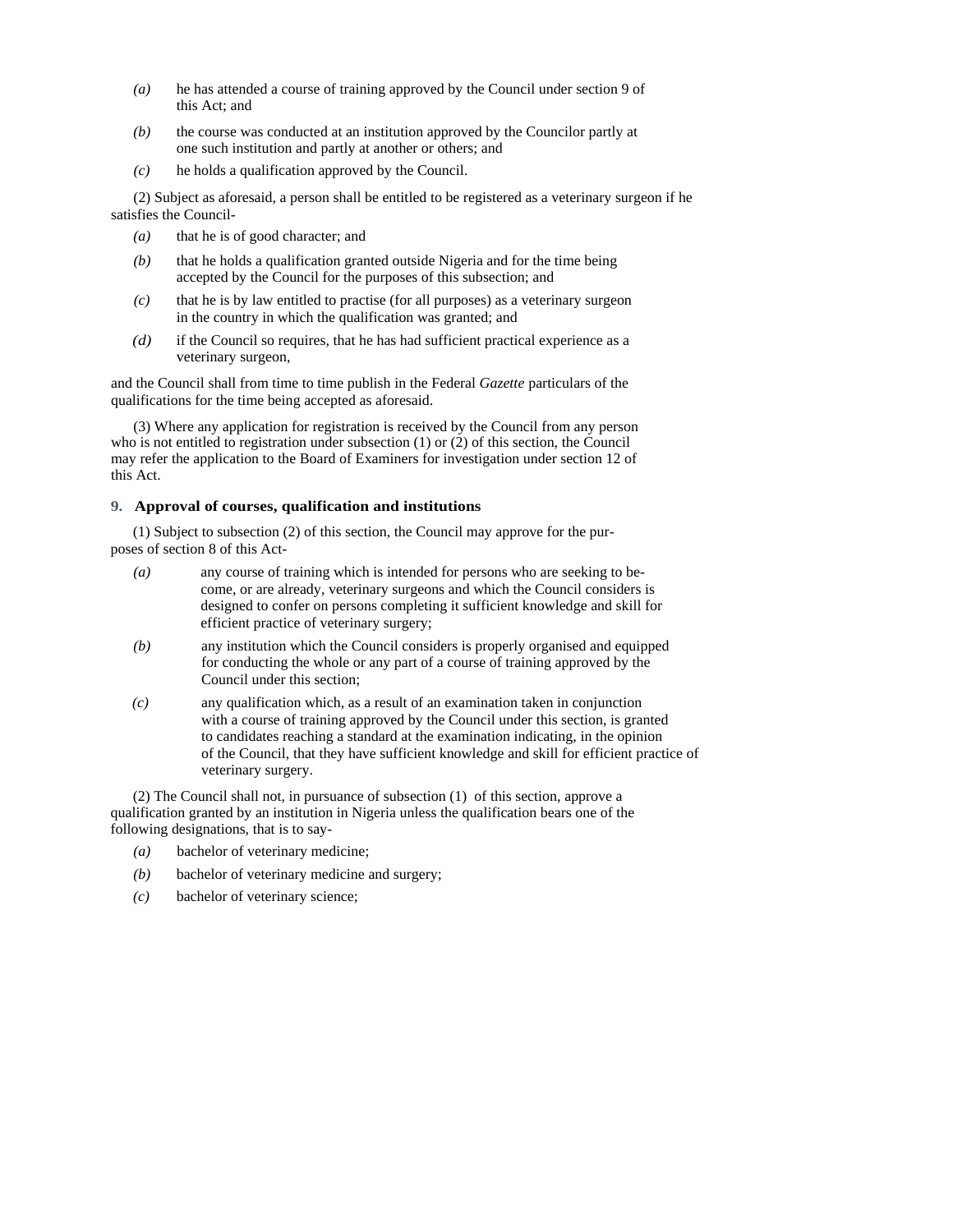- *(d)* master of veterinary science;
- *(e)* doctor of veterinary medicine.

(3) The Council may, if it thinks fit, withdraw any approval given under this section in respect of any course, qualification or institution; but before withdrawing such an approval the Council shall-

- *(a)* give notice that it proposes to do so to each person in Nigeria appearing to the Council to be a person by whom the course is conducted or the qualification is granted or the institution is controlled, as the case may be; and
- *(b)* afford each such person an opportunity of making to the Council representations with regard to the proposal; and
- *(c)* take into consideration any representations made as respects the proposal in pursuance of the last foregoing paragraph.

(4) As respects any period during which the approval of the Council under this section for a course, qualification or institution is withdrawn, the course, qualification or institution shall not be treated as approved under this section; but the withdrawal of such an approval shall not prejudice the registration or eligibility for registration of any person who by virtue of the approval was registered or eligible for registration immediately before the approval was withdrawn.

(5) The giving or withdrawal of an approval under this section shall have effect from such date, either before or after the execution of the instrument signifying the giving or withdrawal of the approval, as the Council may specify in that instrument; and the Council shall-

- *(a)* as soon as may be publish a copy of every such instrument in the Federal *Gazette; and*
- *(b)* not later than seven days before its publication as aforesaid, send a copy of the instrument to the Minister.

# **10. Recognition of postgraduate degrees and diplomas**

( 1) The Council shall, for the purpose of specialist professional designation and consultant grade, recognise postgraduate degrees and diplomas in all subjects of the veterinary curriculum including-

- *(a)* Master of Science and Doctor of Philosophy;
- *(b)* Master of Veterinary Science;
- *(c)* Master of Preventive Veterinary Medicine;
- *(d)* Master of Veterinary Public Health;
- *(e)* Master of Public Health;
- (j) Diploma in Veterinary Anaesthesia;
- *(g)* Diploma in Veterinary Radiology;
- *(h)* Diploma in Bacteriology;
- (i) Diploma in Tropical Veterinary Medicine;
- (j) Diploma in Veterinary Surgery and Medicine;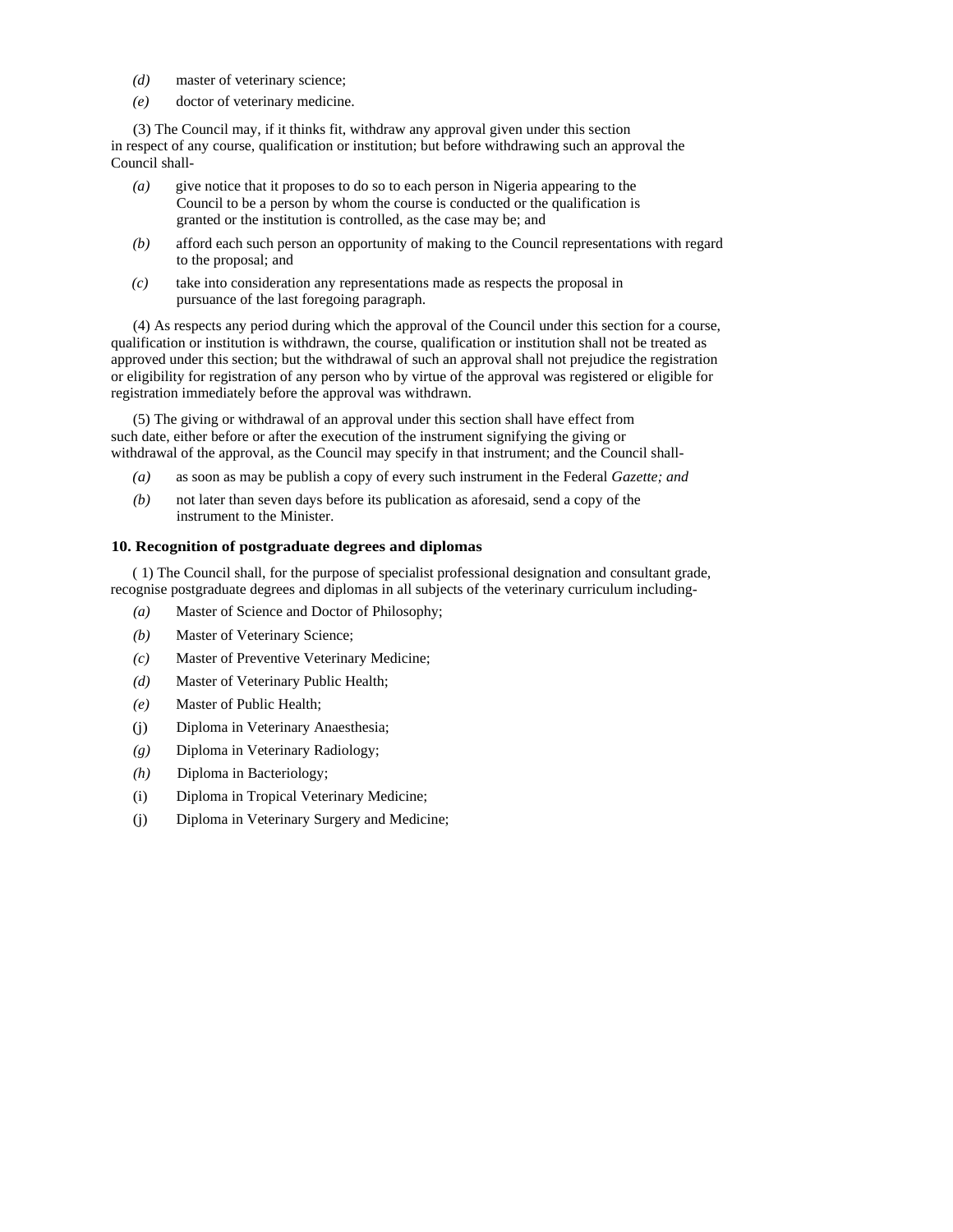- *(k)* Diploma in Epidemilogy/Epizootiology;
- *(l)* Diploma in Public Veterinary Medicine; and
- *(m)* any other post-graduate qualification approved by the Council as a specialist qualification.

(2) For the purpose of this section, a veterinary consultant is a registered veterinary surgeon who has a specialist qualification and has been qualified as a veterinary surgeon for at least five years.

### **11. Supervision of instruction and examinations leading to approved qualifications**

(1) It shall be the duty of the Council to keep itself informed of-

- *(a)* the instruction given at any approved institution to persons attending approved courses of training; and
- *(b)* the examinations as a result of which approved qualifications are granted,

and for the purpose of performing that duty, the Council may appoint either from among its own members or otherwise persons to visit approved institutions or to attend such examinations.

(2) It shall be the duty of a visitor appointed under this section to report to the Council on-

- *(a)* the courses of study, staffing, accommodation and equipment available for training in veterinary surgery and the other arrangements and facilities for such training in any institutions visited by him;
- *(b)* the sufficiency of the instruction given to the persons attending approved courses at institutions visited by him;
- *(c)* the standard of the examinations attended by him; and
- *(d)* any other matter relating to the institution or examinations on which the Council may, either generally or in a particular case, request him to report, but no visitor shall interfere with the giving of any instruction or the holding of any examination.

(3) On receiving a report made in pursuance of this section, the Council shall as soon as may be send a copy of the report to the person appearing to the Council to be in charge of the institution or responsible for the examinations to which the report relates requesting that person to make observations on the report to the Council within such period as may be specified in the request, not being less than one month beginning with the date of the request.

### **12. Power of Board of Examiners to investigate certain applications, etc.**

(1) There shall continue to be established a Board of Examiners (hereafter in this section referred to as "the Board") which shall consist of two or more registered veterinary surgeons appointed by the Council.

(2) The persons who immediately before the appointed day were members of the Board shall on that date be deemed to constitute the Board until new appointments are made in pursuance of subsection (1) of this section.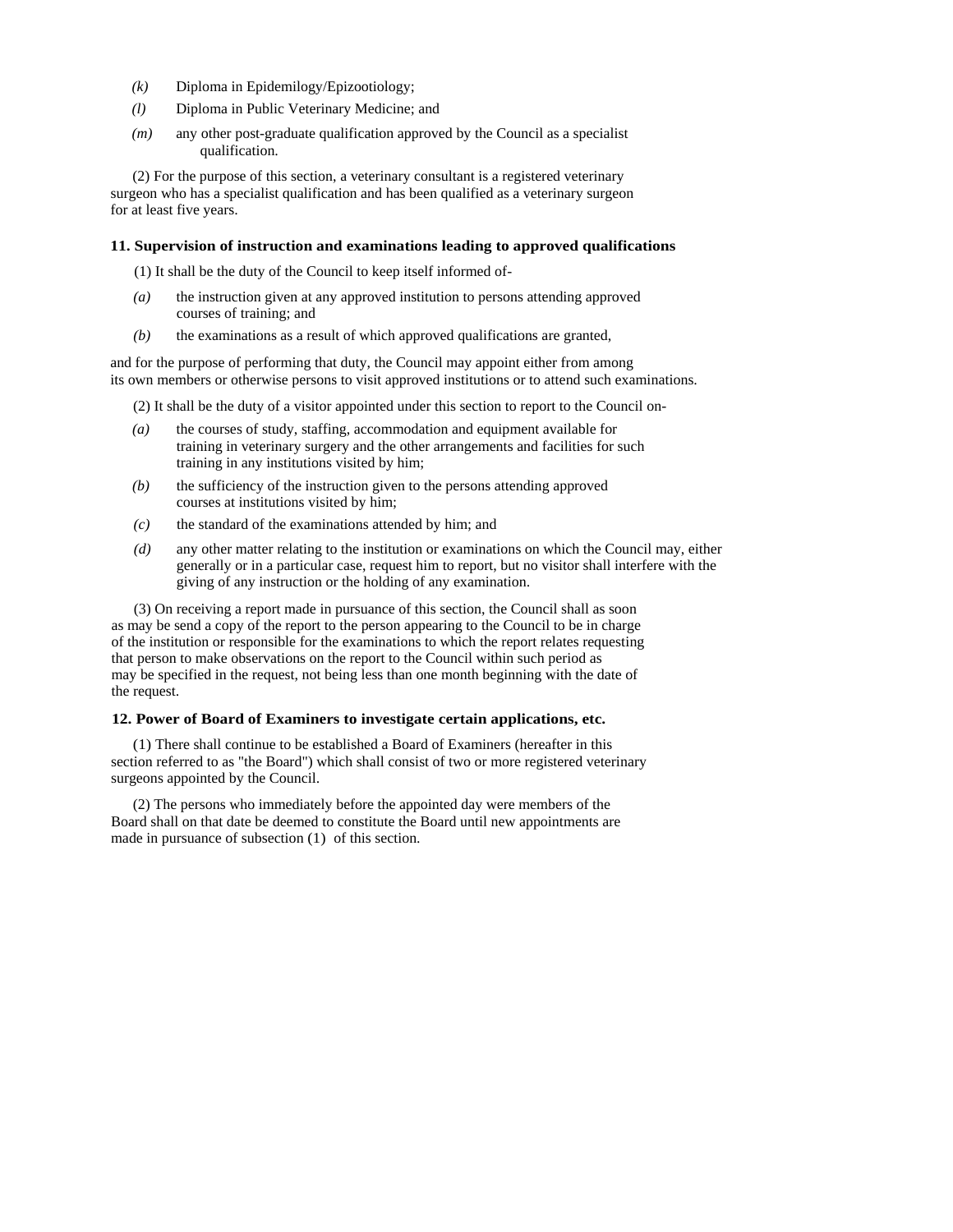(3) The Board shall investigate any application referred to it by the Council under section 8 (3) of this Act and shall-

- *(a)* where it is satisfied that the qualifications of the applicant afford sufficient assurance of his suitability for registration, recommend him to the Council for registration; or
- *(b)* where it considers that further assurance is required as to the suitability of the applicant, examine the applicant in any manner it deems appropriate and thereafter make such recommendation to the Council as the Board deems fit.

(4) Where any recommendation for registration of an applicant is made to the Council pursuant to subsection (3) of this section, the Council may, if it thinks tit, authorise and require the registrar to insert the name of such applicant in the register, on payment to the Council by the applicant of such fee as may be prescribed or without the payment of any fee.

### **13. Establishment of Disciplinary Tribunal and Investigating Panel**

(1) There shall be a tribunal, to be known as the Veterinary Surgeons Disciplinary Tribunal (in this Act referred to as "the Tribunal"), which shall be charged with the duty of considering and determining any case referred to it by the panel established by the following provisions of this section and any other case of which the tribunal has cognisance under the following provisions of this Act.

(2) Subject to the provisions of paragraph 7 (2) of the Second Schedule to this Act, the Tribunal shall consist of the President of the Council and four other members of the Council appointed by the Council of whom at least one shall be an elected member of the Council.

# [Second Schedule.]

(3) There shall be a body, to be known as the Veterinary Surgeons Investigating Panel (in this Act referred to as "the Panel"), which shall be charged with the duty of-

- *(a)* conducting a preliminary investigation into any case where it is alleged that a registered person has misbehaved in his capacity as a veterinary surgeon, or should for any other reason be the subject of proceedings before the Tribunal; and
- *(b)* deciding whether the case should be referred to the Tribunal.

(4) The Panel shall be appointed by the Council and shall consist of four members of the Council, of whom at least one shall be an elected member of the Council.

(5) The provisions of the Second Schedule to this Act shall, so far as applicable to the Tribunal and the Panel respectively, have effect with respect to those bodies. [Second Schedule.]

# **14. Penalties for unprofessional conduct, etc.**

- (1) Where-
- *(a)* a registered person is judged by the Tribunal to be guilty of infamous conduct in any professional respect; or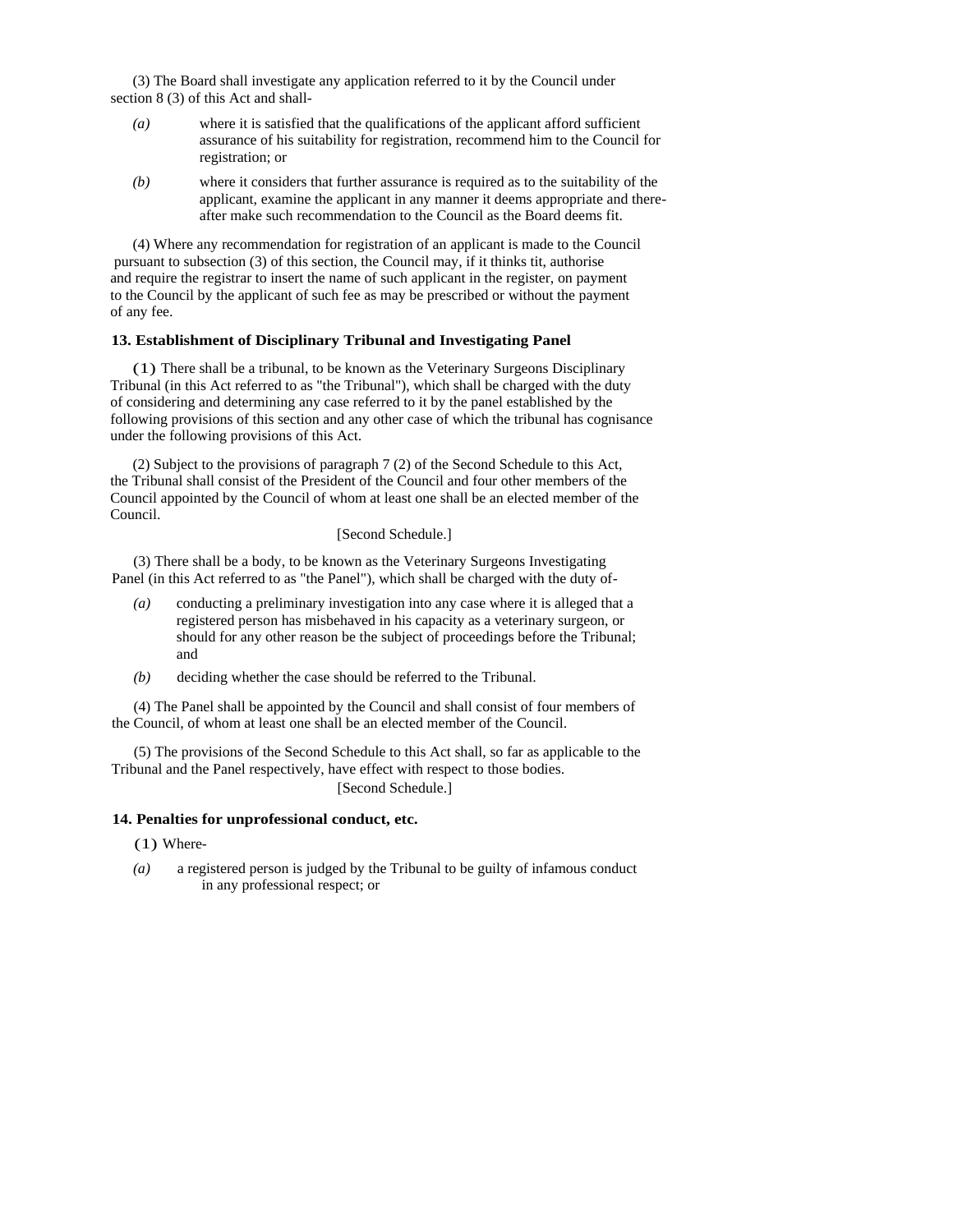- *(b)* a registered person is convicted, by any court in Nigeria or elsewhere having power to award imprisonment, of an offence (whether or not an offence punishable with imprisonment) which in the opinion of the Tribunal is incompatible with the status of a veterinary surgeon; or
- *(c)* the Tribunal is satisfied that the name of any person has been fraudulently registered, the Tribunal, may, if it thinks fit, give a direction reprimanding that person or ordering the Registrar to strike his name off the register.

(2) The Tribunal may, if it thinks fit, defer or further defer its decision as to the giving of a direction under the foregoing subsection until a subsequent meeting of the Tribunal; but-

- *(a)* no decision shall be deferred under this subsection for periods exceeding two years in the aggregate; and
- *(b)* no person shall be a member of the Tribunal for the purposes of reaching a decision which has been deferred or further deferred unless he was present as a member of the Tribunal when the decision was deferred.

(3) For the purposes of subsection (1) of this section, a person shall not be treated as convicted as mentioned in paragraph *(b)* of that subsection unless, the conviction stands at a time when no appeal or further appeal is pending or may (without extension of time) be brought in connection with the conviction.

(4) When the Tribunal gives a direction under subsection (1) of this section, the Tribunal shall cause notice of the direction to be served on the person to whom it relates.

(5) The person to whom such a direction relates may, at any time within 28 days from the date of service on him of the notice of the direction, appeal against the direction to the Federal High Court; and the Tribunal may appear as respondent to the appeal and, for the purpose of enabling directions to be given as to the costs of the appeal and of proceedings before the Tribunal, shall be deemed to be a party thereto whether or not it appears on the hearing of the appeal.

(6) A direction of the tribunal under subsection (1) of this section shall take effect-

- *(a)* where no appeal under this section is brought against the direction within the time limited for the appeal, on the expiration of that time;
- *(b)* where such an appeal is brought and is withdrawn or struck out for want of prosecution, on the withdrawal or striking out of the appeal;
- *(c)* where such an appeal is brought and is not withdrawn or struck out as aforesaid, if and when the appeal is dismissed, and shall not take effect except in accordance with the foregoing provisions of this sub-section.

(7) A person whose name is removed from the register in pursuance of a direction of the Tribunal under this section shall not be entitled to be registered in the register again, except in pursuance of a direction in that behalf given by the Tribunal on the application of that person; and a direction under this section for the removal of a person's name from the register may prohibit an application under this subsection by that person until the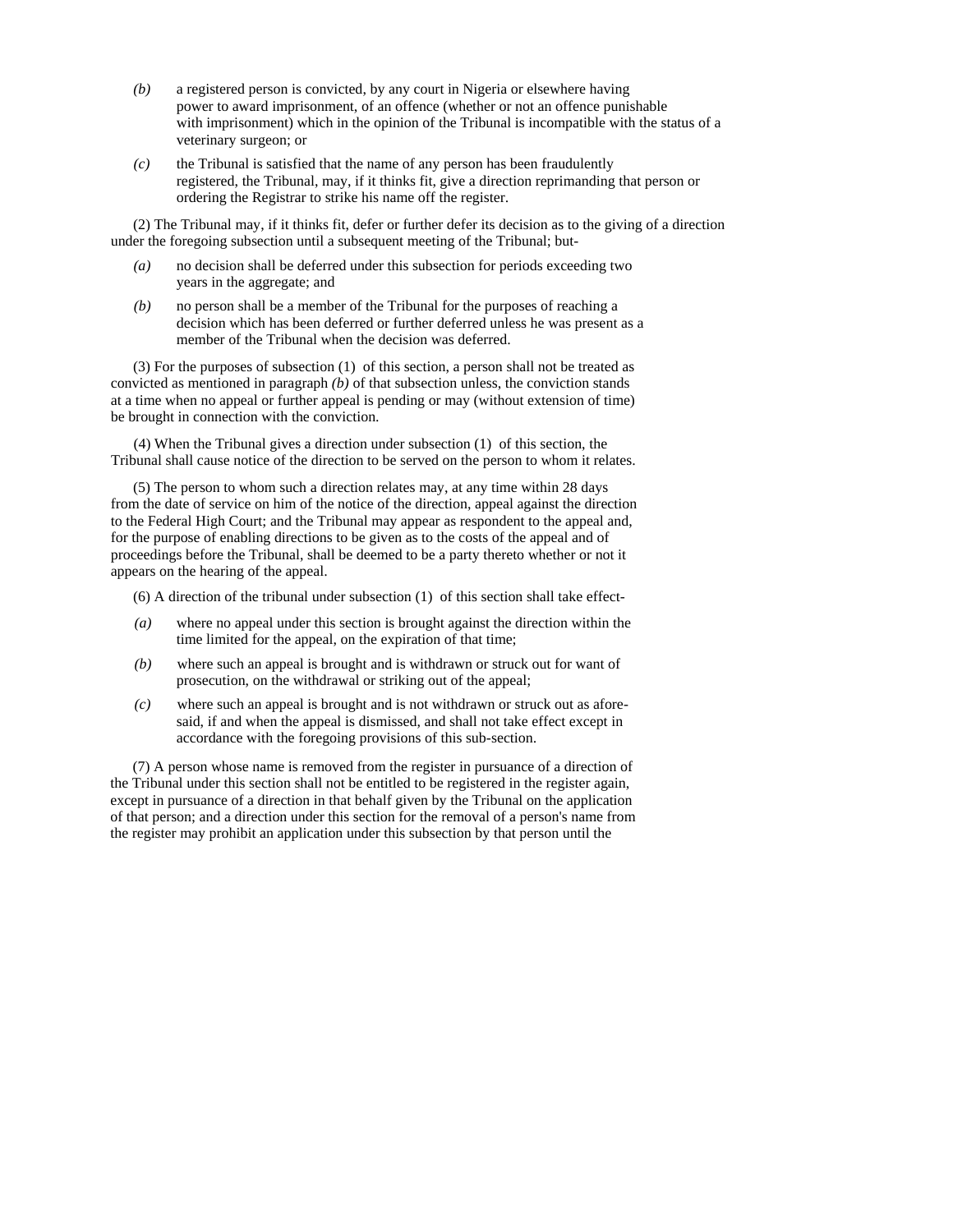expiration of such period from the date of the direction (and where he has duly made such an application, from the date of his last application) as may be specified in the direction.

### *Miscellaneous and general*

### **15. Offences**

(1) If any person who is not a registered veterinary surgeon-

- *(a)* practises or holds himself out to practise as a veterinary surgeon; or
- *(b)* takes or uses the title of veterinary surgeon; or
- *(c)* without reasonable excuse takes or uses any name, title, addition or description implying that he is authorised by law to practise as a veterinary surgeon,

he shall be guilty of an offence.

(2) If any person, for the purpose of procuring the registration of any name, qualification or other matter under this Act-

- *(a)* makes a statement which he believes to be false in a material particular; or
- *(b)* recklessly makes a statement which is false in a material particular,

he shall be guilty of an offence.

(3) If the Registrar or any other person employed by the Council wilfully makes any falsification in any matter relating to the register he shall be guilty of an offence.

(4) A person guilty of an offence under this section shall be liable on conviction to a fine not exceeding NI,OOO or to imprisonment for a term not exceeding two years, or to both.

(5) Where an offence under this section which has been committed by a body corporate is proved to have been committed with the consent or connivance of, or to be attributable to any neglect on the part of any director, manager, secretary or other similar officer of the body corporate, or any person purporting to act in any such capacity, he, as well as the body corporate shall be deemed to be guilty of that offence and shall be liable to be proceeded against and punished accordingly.

### **16. Miscellaneous supplementary provisions**

(1) Where any office in the Public Service of the Federation or of a State therein, or in the Armed Forces of the Federation or in a university therein, requires a veterinary qualification, a person shall not be appointed to that office, or hold or remain in that office unless he is a registered veterinary surgeon.

(2) A registered veterinary surgeon shall be entitled to practise as a veterinary surgeon throughout the Federation.

(3) Where any document is required by any law for the time being in force in the Federation or any part thereof to be issued or signed by a veterinary surgeon, it shall, if issued or signed after this subsection comes into force, be invalid unless it is issued or signed by a veterinary surgeon registered under this Act.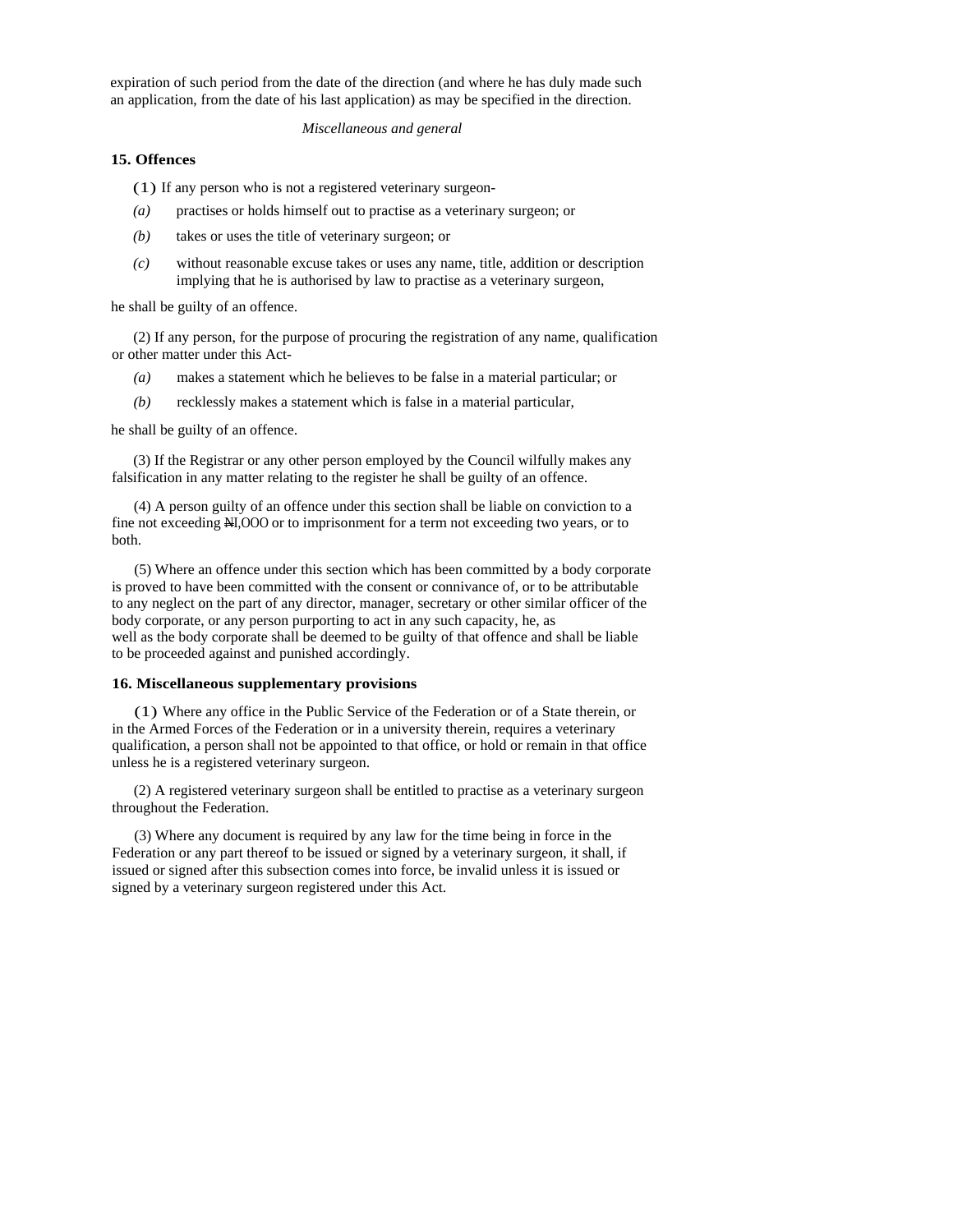(4) Without prejudice to the rule of law whereby a contract may be void if it is inconsistent with the provisions of an enactment, no person other than a registered veterinary surgeon shall be entitled to bring any proceedings in any court of law for the purpose of recovering any fee or other consideration whatsoever payable in respect of services rendered or facilities or things supplied by him when purporting to act as a veterinary surgeon.

(5) It shall be the duty of the person in charge of each veterinary school, university or similar institution in the Federation at which there is held a course of training intended for persons who are seeking to become veterinary surgeons, to furnish to the Registrar, not later than the thirty-first day of March in every year, a list of the names, and of such other particulars as the Council may by order specify, of all persons who attended any such course at the institution in question at any time during the preceding year.

### **17. Regulations, Rules and Orders**

(1) Any power to make regulations, rules or orders conferred by this Act shall include power-

- *(a)* to make provision for such incidental and supplementary matters as the authority making the instrument considers expedient for the purposes of the instrument; and
- *(b)* to make different provision for different circumstances.

(2) The Minister shall submit a copy of all regulations to the President of the Federal Republic of Nigeria as soon as may be after the regulations are made, and the regulations shall not come into force until approved by the said President.

(3) Nothing in this Act shall be construed as indicating a contrary intention for the purposes of section 12 (1) of the Interpretation Act (which contains additional provisions with respect to powers to make subordinate legislation).

[Cap. 123.]

# **18. Amendment of Veterinary Council (Election) Rules 1953, etc.**

(1) Without prejudice to section 17 of this Act, the Veterinary Council (Elections) Rules 1953 shall, until replaced by rules made under paragraph 8 of the First Schedule to this Act, remain in force as though made under the provisions of that paragraph and shall have effect subject to the amendment specified in subsection (2) of this section.

[L.N. I of 1953. First Schedule.]

(2) In rule 2 of the said Rules of 1953, for all words from the beginning to the words "Registrar shall", there shall be substituted the following-

"2. Subject to the provisions of the First Schedule to this Act, whenever a vacancy occurs among the elected members of the Council, and that vacancy is required under this Act to be filled by a fresh election, the registrar shall."

#### **19. Transitional provisions and repeals**

(1) Subject to section 14 of this Act and to subsection (2) of this section, a person shall be entitled to be registered as a veterinary surgeon if he has at any time been registered in the register maintained under section 8 of the repealed Veterinary Surgeons Act;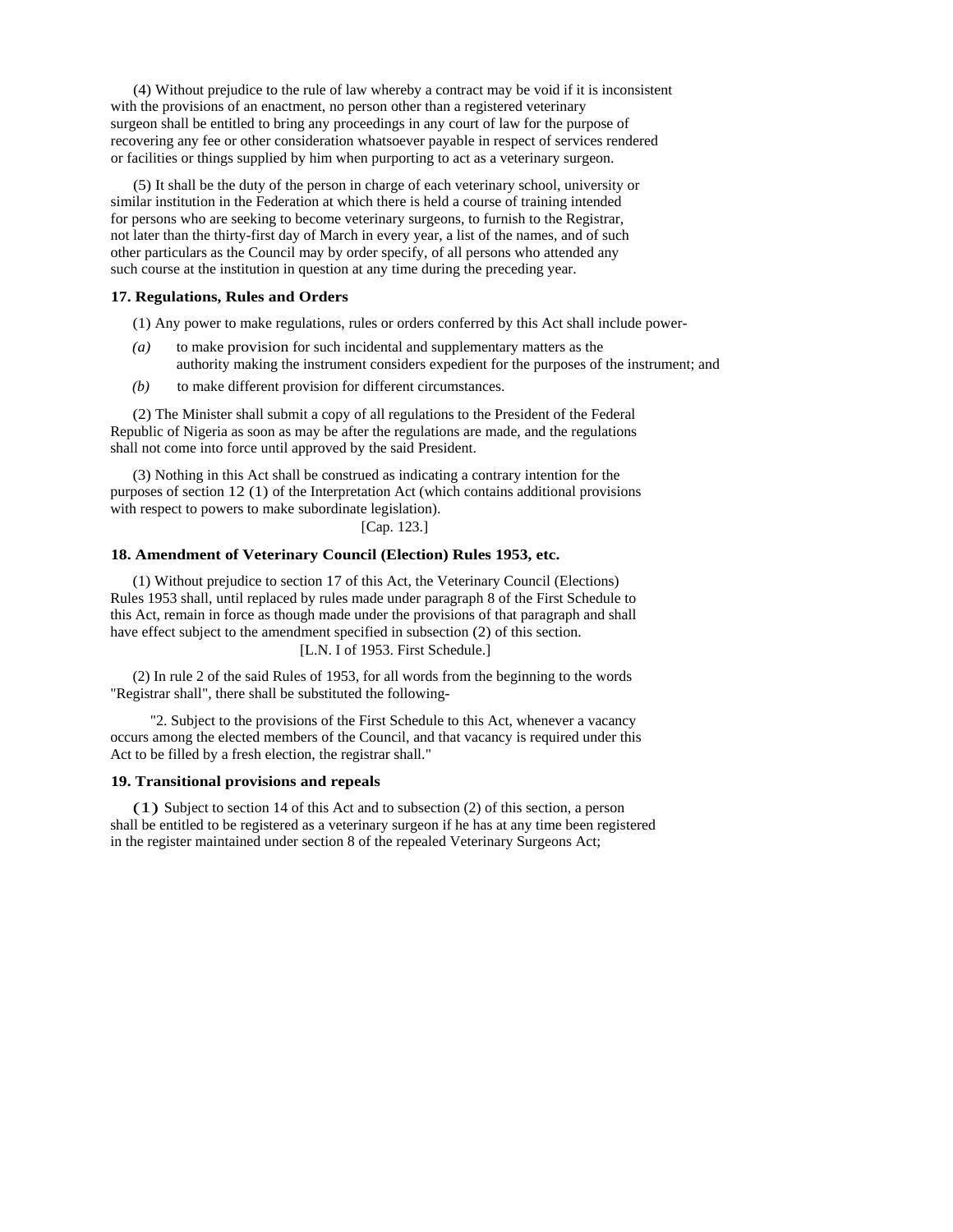and the Registrar shall accordingly, without any application in that behalf make the necessary entries in the appropriate list in the register maintained under this Act.

# [Cap, 210 1958 Edition.]

(2) A person whose name is not on the register maintained under the repealed Veterinary Surgeons Act by reason of its having been erased or removed in consequence of an inquiry into his conduct held under section 20 of that Act by the Council established under the Act, shall be deemed for the purposes of this Act to have had his name removed

**"the Council"** means the Veterinary Council of Nigeria established under this Act;

**"the Director"** has the meaning assigned thereto by section 2 (1) *(b)* and *(c)* of this Act;

**"elected member of the Council"** has the meaning assigned thereto by section 2 (1) of this Act;

from the register maintained under this Act, in pursuance of a direction of the Tribunal which took effect on the date when this subsection comes into force; and the provisions of section 14 (7) of this Act shall have effect accordingly as if the direction aforesaid prohibited applications under that subsection for the period of six months,

(3) Where-

- *(a)* there is in any State in Nigeria an institution which was established before 1January, 1968 and which grants a qualification to persons who have completed a course of veterinary surgery or veterinary medicine conducted at the institution; and
- *(b)* the institution, course and qualification are recognised by the Council for the purposes of this subsection, any such qualification granted before that day to such a person as aforesaid, or after that day to a person who on that day was engaged in such a course at the institution with a view to obtaining such a qualification, shall be deemed to be a qualification approved by the Council under section 9 of this Act; and subject to the provisions of section 14 and of rules made under section 5 of this Act, a person shall be entitled to be registered by reference to a qualification which is an approved qualification by virtue of this subsection.

(4) For the purpose of enabling persons to qualify for membership of the Council at any time during the period of two years beginning with the date when section 2 of this Act comes into force, a person entitled by virtue of subsection (1) of this section to be registered shall be deemed to be so registered notwithstanding that the register has not been established or that his name is not registered in it.

(5) Any proceedings under Part V of the repealed Veterinary Surgeons Act (which relates to discipline) which, immediately before the date when the provisions of that Act relating to such proceedings are repealed, were pending before the Council established by that Act or in the Court of Appeal may be continued, and any right of appeal under that Act which was exercisable immediately before that date may be exercised, as if this Act had not been passed; and for the purposes of the foregoing provisions of this section and or enabling effect to be given to any order made or judgment given in connection with any such proceedings or appeal, but not for any other purposes, the register maintained under that Act shall be deemed not to be abolished.

(6) The Veterinary Surgeons Act is hereby repealed; and, subject to the provisions of subsection (5) of this section, the register maintained under that Act is hereby abolished.

### 20. **Interpretation**

(1) In this Act, unless the context otherwise requires, the following expressions have the meanings hereby assigned to them respectively, that is to say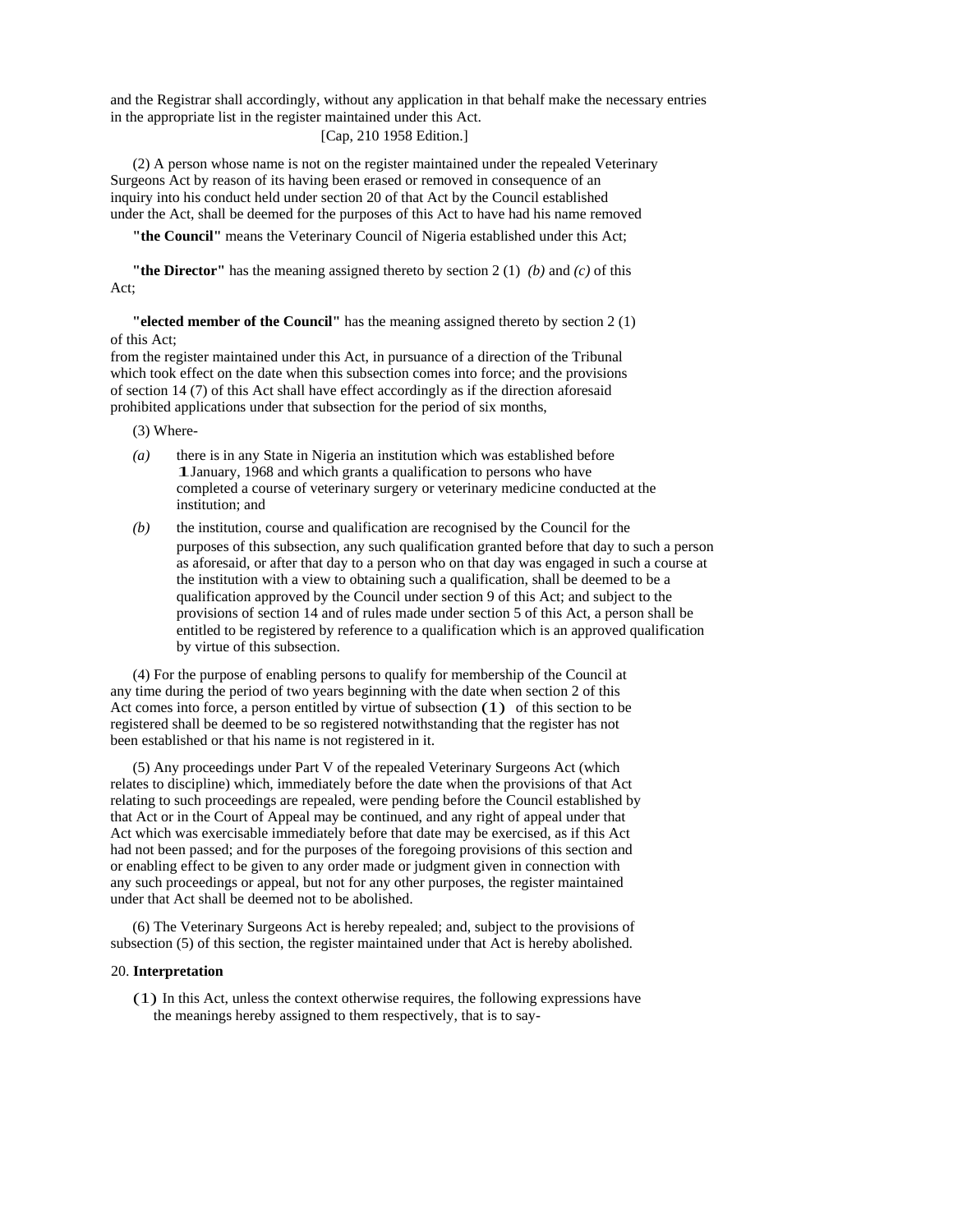**"approved"** means for the time being approved under section 9 of this Act;

**"approved qualification"** means a qualification which is approved under section 9of of this act;

**"Board of Examiners"** means the Board of Examiners established under section 12 of this Act;

**"elected member of the Council"** has the meaning assigned thereto by section 2 (1) of this Act;

**"Federal** *Gazette"* means the official Federal *Gazette* of the Federation;

**"the Minister"** means the Minister charged with responsibilities for matters relating to veterinary surgery;

**"the Panel"** has the meaning assigned thereto by section 13 of this Act;

**"prescribed"** means prescribed by regulations;

**"register"** means a register maintained under this Act, and **"registered"** shall be construed accordingly;

**"the registrar"** means the Registrar appointed in pursuance of section 5 of this Act;

**"regulations"** means regulations made by the Minister;

**"State"** means a State established by the Constitution of the Federal Republic of Nigeria, 1999;

### [Cap. C23.]

**"the Tribunal"** has the meaning assigned thereto by section 13 of this Act;

**"veterinary surgery"** means the art and science of veterinary surgery and medicine and, without prejudice to the generality of the foregoing, shall be taken to include-

- *(a)* the diagnosis of diseases in, and injuries to, animals, including tests performed on animals for diagnostic purposes;
	- $(b)$  the giving of advice based upon such diagnosis;
	- $(c)$  the medical or surgical treatment of animals; and
	- the performance of surgical operations on animals. *(d)*

(2) Anything required by this Act to be done by or to the Registrar may be done by or to any Assistant Registrar appointed by the Council.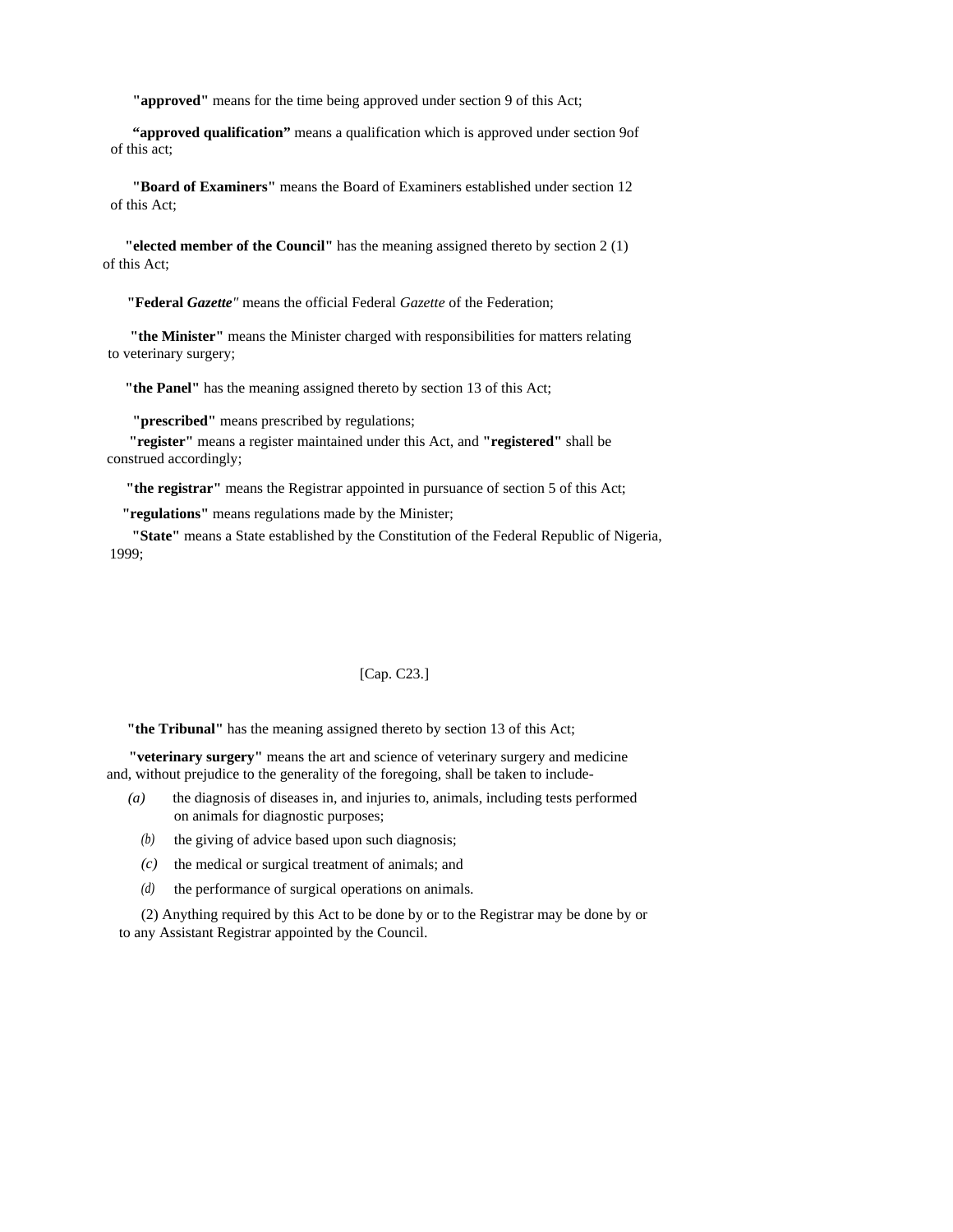(3) Any approval, consent, direction, notice, observation, report, representation or request authorised or required to be given or made by or under this Act shall be in writing and may, without prejudice to any other method of service but subject to the provisions of rules made under the Second Schedule to this Act, be served by post.

[Second Schedule.]

# **21. Short title**

This Act may be cited as the Veterinary Surgeons Act.

# **SCHEDULES**

### FIRST SCHEDULE [Sections 2 and 18.]

#### SUPPLEMENTARY PROVISIONS RELATING TO THE COUNCIL

#### *Tenure of office of members and of President*

**1**. (1) Subject to the provisions of section 2 (1) *(e)* of this Act and of this Schedule, a person shall not be a member of the Council unless he is a registered veterinary surgeon and a citizen of Nigeria.

(2) Subject to the provisions of this Schedule, the term of office of a member of the Council, other than a member of the Council appointed under section 2 *(b), (c), (d)* and *(e)* of this Act, shall be five years and the day on which a member of the Council ordinarily retires shall be the day immediately before the annual general meeting of the Council.

(3) The President and Vice-President of the Council shall each hold office for a term of three years and be eligible for one more term of two years, so however that a person who ceases to be a member of the Council shall cease to be a President or Vice-President.

**2.** A member of the Council other than an *ex-officio* member may at any time by notice in writing addressed to the Registrar, resign his office as a member.

**3.** An elected member of the Council shall cease to hold office if he ceases to be a registered veterinary surgeon.

**4**. If any university ceases to be an approved institution for the purposes of this Act, any member representing that university on the Council shall thereupon cease to hold office.

#### *Elections, appointments and casual vacancies*

**5.** Elections or appointments to fill any vacancy occurring under paragraph 1 of this Schedule shall be held or made before the annual general meeting of the Council at which the vacancy occurs.

**6.** (1) Where a casual vacancy occurs among the elected members of the Council, the vacancy shall be filled-

- *(a)* by the unsuccessful candidate at the previous ordinary election of such members who at that election received the greatest number of votes and has not since become a member; or
- *(b)* if two or more such candidates received an equal number of votes, by the candidate who has been registered longest on the register or, if two or more such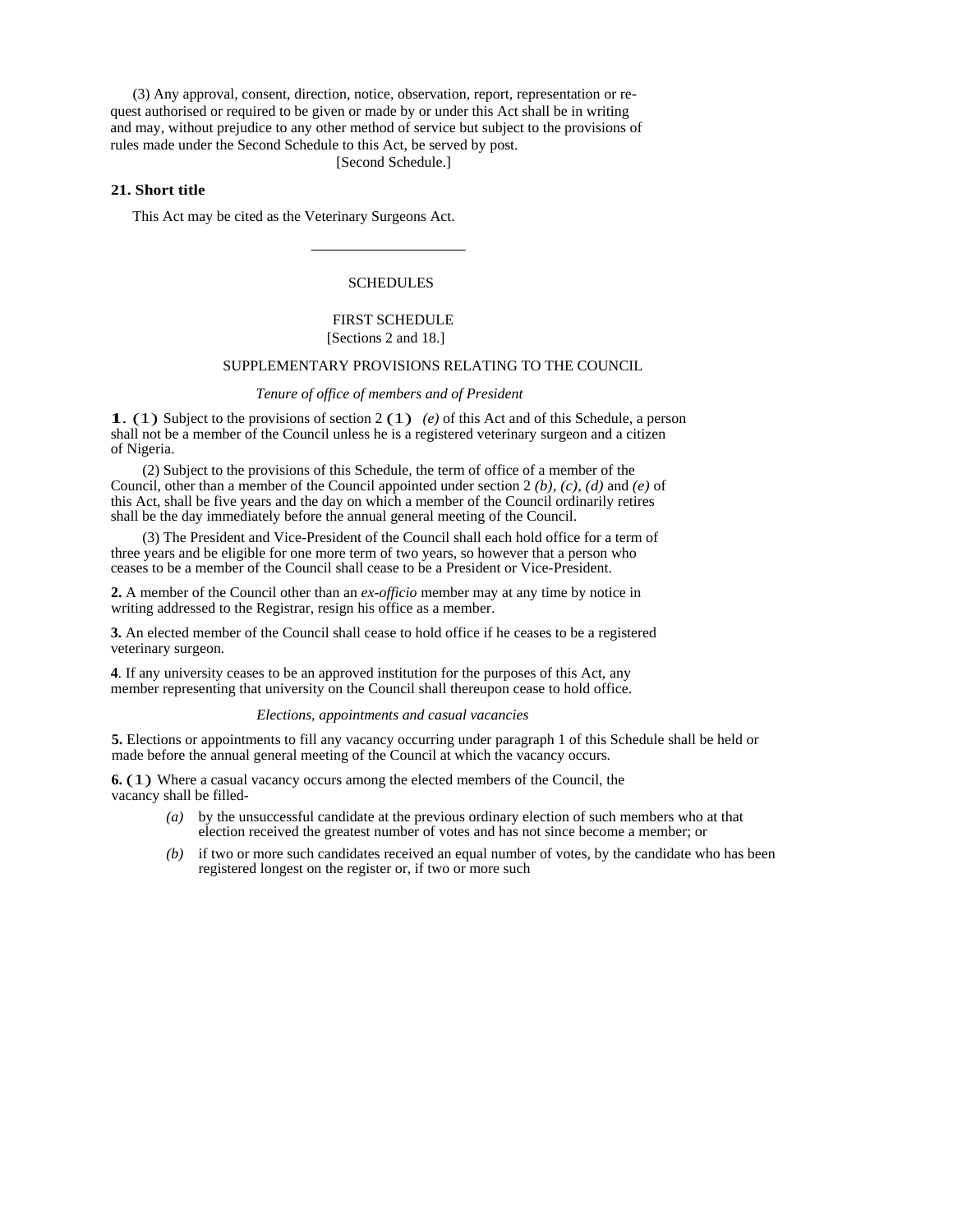candidates have been registered longer than by any other but for the same period as each other, by one of them chosen by lot; or

*(c)* if there were no unsuccessful candidates at that election by a person elected from among themselves by registered veterinary surgeons at a special election: Provided that no such election need be held if an ordinary election of elected member will take place within twelve months after the casual vacancy occurred.

(2) Where a casual vacancy occurs among members of the Council appointed by the Minister the vacancy shall be filled by the Minister.

(3) A person filling a casual vacancy among the elected members of the Council shall hold office until the date on which the person whose vacancy he fills would have regularly retired.

**7**. A person ceasing to be a member of the Council shall be eligible to be re-elected or reappointed.

**8.** Elections of elected members of the Council shall be conducted in accordance with rules made by the Council and approved by the Minister.

**9**. When in the opinion of the Council the President is temporarily unable to perform the functions of his office, a person elected by the Council shall perform those functions.

#### *Powers of the Council*

**10**. (1) Subject to the following sub-paragraph and to any directions of the Minister under this Act, the Council shall have power to do anything which in its opinion is calculated to facilitate the carrying on of its activities.

(2) The Council shall not have power to borrow money or to dispose of any property except with the prior consent of the Minister, and shall not have power to pay remuneration (including pensions), allowances or expenses to any member, officer or servant of the Councilor to any other person except in accordance with scales approved by the Minister.

#### *Proceedings of the Council*

**11.** (1) The Council shall hold an annual general meeting in January in each year, and may hold such other meetings as the President of the Council may determine.

(2) Subject to sub-paragraph (1) of this paragraph, the meetings of the Council shall be held on such days and at such place and time as the President of the Council may determine; but if the President is required so to do by notice in writing given by not less than six other members of the Council, he shall summon a meeting of the Council to be held within thirty days from the date on which the notice is given.

(3) Every member of the Council shall be entitled to vote on any question coming or arising before the Council, and all such questions shall be determined by a majority of the members present and voting thereon.

(4) The President of the Council shall be the chairman at all meetings of the Council and when he is absent, the Vice-President shall preside, but when both are absent, the members present at the meeting shall elect one of their number to preside at the meeting.

(5) At any meeting of the Council, the President or Vice-President or the member presiding at the meeting, as the case may be, and nine other members, of whom at least three shall be elected members, shall form a quorum.

(6) Where the Council desires to obtain the advice of any person upon any particular matter, the Council may co-opt that person to be a member for any meeting or meetings of the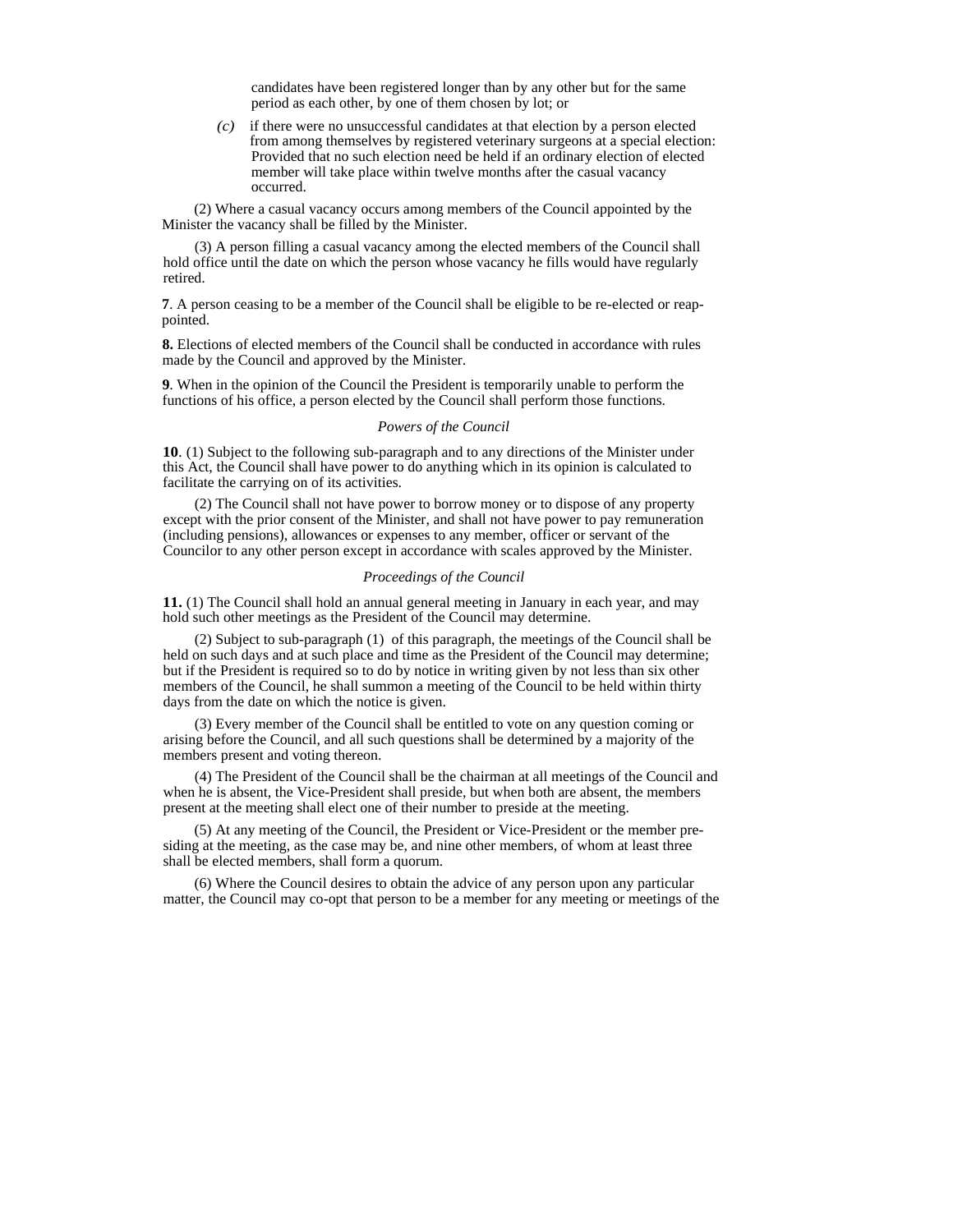Council, and that person while so co-opted shall have all the powers of a member, save that he shall not be entitled to vote on any question and his presence at any meeting shall not count towards the constitution of a quorum.

(7) Subject to the foregoing provisions of this Schedule and to section 27 of the Interpretation Act (which provides for decisions of a body to be taken by a majority of the members of the body and for the chairman to have a second or casting vote), the Council may make standing orders regulating the proceedings of the Councilor any of its committees.

#### [Cap. 123.]

### *Committees*

**12**. (1) The Council may appoint one or more committees to carry out, on behalf of the Council, such of its functions as the Council may determine.

(2) A committee appointed under this paragraph shall consist or the number of persons determined by the Council, and not more than one third of those persons may be persons who are not members of the Council; and a person other than a member of the Council shall hold office on the committee in accordance with the terms of the instrument by which he is appointed.

(3) A decision of a committee of the Council shall be of no effect until it is confirmed by the Council.

#### *Supplementary*

**13**. (1) The fixing or the seal of the Council shall be authenticated by the signature of the President or of some other member authorised generally or specially by the Council to act for that purpose.

(2) Any contract or instrument which, if made or executed by a person not being a body corporate, would not be required to be under seal, may be made or executed on behalf of the Council by any person generally or specially authorised to act for that purpose by the Council.

(3) Any document purporting to be a document duly executed under the seal of the Council shall be received in evidence and shall, unless the contrary is proved, be deemed to be so executed.

**14.** The powers of the Council and of any of its committees may be exercised notwithstanding any vacancy and no proceedings of the Councilor any of its committees shall be invalidated by any defect in the election or appointment of a member or by reason that a person not entitled to do so took part in the proceedings.

**15**. A person shall not, by reason only of his membership of the Council, be treated as holding an office of emolument under the Federal Government or the government of a State.

### SECOND SCHEDULE [Sections 13 (2) and (5).]

# SUPPLEMENTARY PROVISIONS RELATING TO THE DISCIPLINARY TRIBUNAL AND INVESTIGATING PANEL

### *The Tribunal*

**1**. The quorum of the Tribunal shall be four of whom at least two shall be elected members of the Council.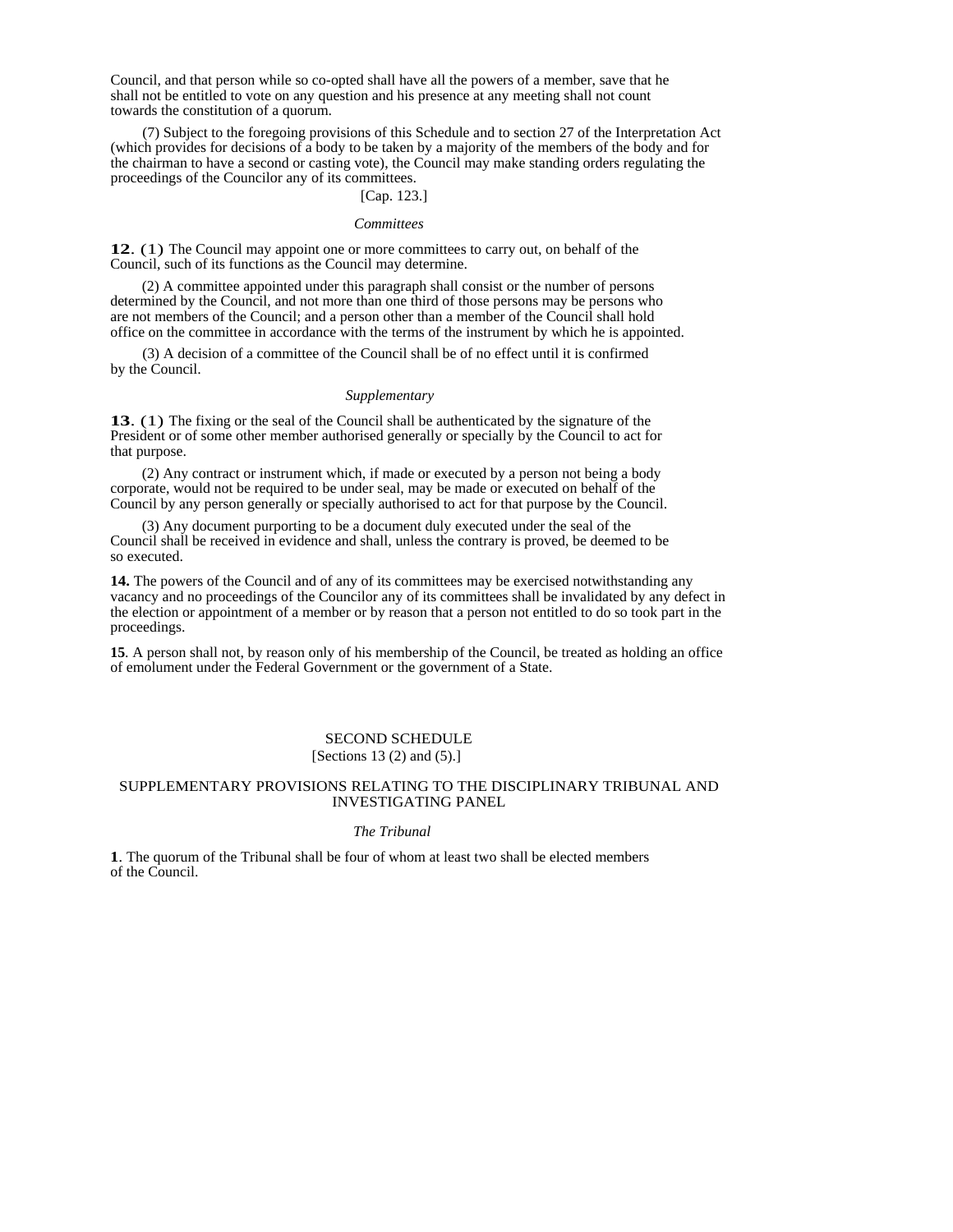**2.** (1) The Chief Justice of Nigeria shall make rules as to the selection of members of the Tribunal for the purposes of any proceedings and as to the procedure to be followed and the rules of evidence to be observed in proceedings before the Tribunal.

- (2) The rules shall in particular provide-
	- *(a)* for securing that notice of the proceedings shall be given, at such time and in such manner as may be specified by the rules, to the person who is the subject of the proceedings;
	- *(b)* for determining who, in addition to the person aforesaid, shall be a party to the proceedings;
	- $(c)$  for securing that any party to the proceedings shall, if he so requires, be entitled to be heard by the Tribunal;
	- *(d)* for enabling any party to the proceedings to be represented by a legal practitioner;
	- *(e)* subject to the provisions of section 14 (5) of this Act, as to the costs of proceedings before the Tribunal;
	- *if*) for requiring, in a case where it is alleged that the person who is the subject of the proceedings is guilty of infamous conduct in any professional respect, that where the Tribunal adjudges that the allegation has not been proved, it shall record a finding that the person is not guilty of such conduct in respect of the matters to which the allegation relates;
	- *(g)* for publishing in the Federal *Gazette* notice of any direction of the Tribunal which has taken effect providing that a person's name shall be struck off a register.

**3.** For the purposes of any proceedings before the Tribunal, any member of the Tribunal may administer oaths and any party to the proceedings may issue out of the registry of the High Courts writs of *subpoena ad testificandum* and *duces tecum;* but no person appearing before the Tribunal shall be compelled-

- *(a)* to make any statement before the Tribunal tending to incriminate himself; or
- *(b)* to produce any document under such a writ which he could not be compelled to produce at the trial of an action.

**4.** (l) For the purpose of advising the Tribunal on questions of law arising in proceedings before it, there shall in all such proceedings be an assessor to the Tribunal who shall be appointed by the Council on the nomination of the Chief Justice of Nigeria and shall be a legal practitioner of not less than seven years' standing.

(2) The Chief of Justice of Nigeria shall make rules as to the functions of assessors appointed under this paragraph, and in particular such rules shall contain provisions for securing-

- *(a)* that where an assessor advises the Tribunal on any question of law as to evidence, procedure or any other matters specified by the rules, he shall do so in the presence of every party or person representing a party to the proceedings who appears thereat or, if the advice is tendered while the Tribunal is deliberating in private, that every such party or person as aforesaid shall be informed what advice the assessor has tendered;
- *(b)* that every such party or person as aforesaid shall be informed if in any case the Tribunal does not accept the advice of the assessor on such a question as aforesaid.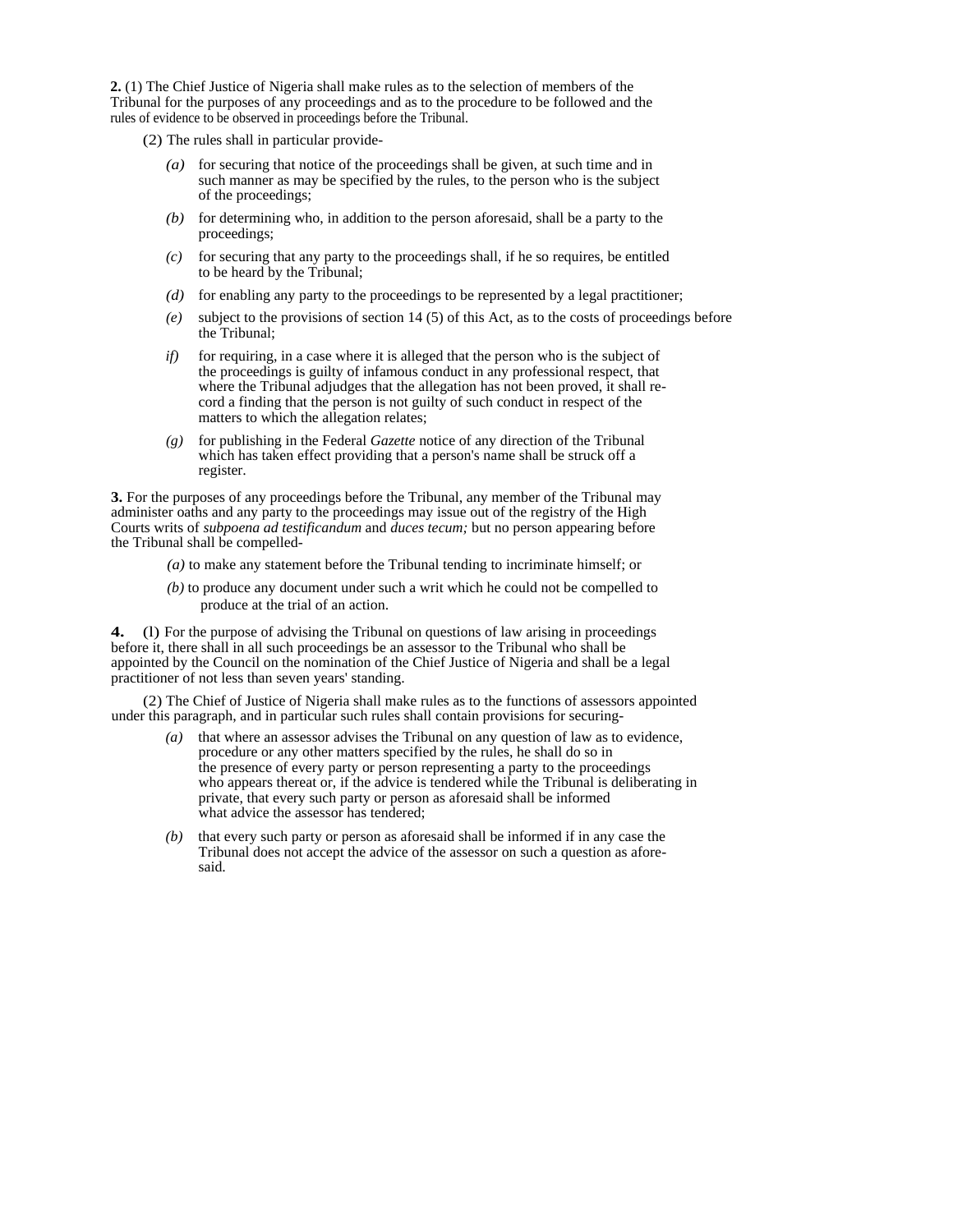(3) An assessor may be appointed under this paragraph either generally or for any particular proceedings or class of proceedings, and shall hold and vacate office in accordance with the terms of the instrument by which he is appointed.

### *The Panel*

**5.** Any three members of the Panel, of whom one shall be an elected member of the Council, shall constitute the quorum.

**6.** (1) The Panel may, at any meeting of the Panel attended by not less than six members of the Panel including not less than two who are members of the elected members, make standing orders with respect to the Panel.

(2) Subject to the provision of any such standing orders, the Panel may regulate its own procedure.

#### *Miscellaneous*

**7.** (1) A person ceasing to be a member of the Tribunal or the Panel shall be eligible for reappointment as a member of that body.

(2) A person may, if otherwise eligible, be a member of both the Tribunal and the Panel; but no person who acted as a member of the Panel with respect to any case shall act as a member of the Tribunal with respect to that case.

**8.** The Tribunal or the Panel may act notwithstanding any vacancy in its membership; and the proceedings of either body shall not be invalidated by any irregularity in the appointment of a member of that body, or (subject to paragraph 7 (2) above) by reason of the fact that any person who was not entitled to do so took part in the proceedings of that body.

**9.** The Tribunal and the Panel may each sit in two or more divisions.

**10.** Any document authorised or required by virtue of this Act to be served on the Tribunal or the Panel shall be served on the Registrar.

**11**Any expenses of the Tribunal or the Panel shall be defrayed by the Council.

**12.** A person shall not, by reason only of his appointment as a legal assessor to the Tribunal or as a member of the Panel, be treated as holding an office or emolument under the Federal Government or the Government of a State.

# **CHAPTER V3**

### VETERINARY SURGEONS ACT

# **SUBSIDIARY LEGISLATION**

*List of Subsidiary Legislation* 

I. The Veterinary Council (Elections) Rules.

2. Veterinary Surgeons (Disciplinary Tribunal and Assessors) Rules.

3. Veterinary Surgeons (Registration, etc., Fees) Rules.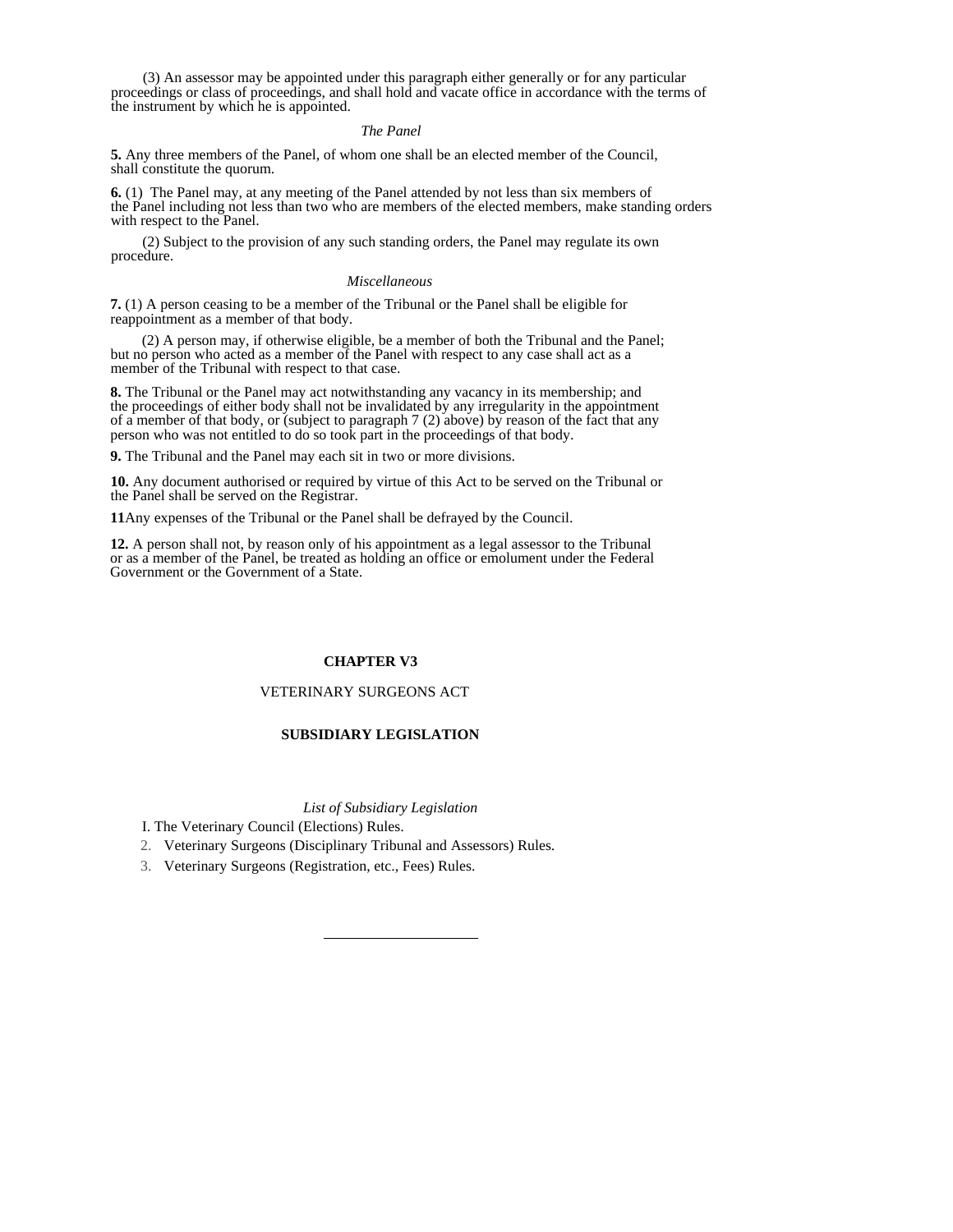# **THE VETERINARY COUNCIL (ELECTIONS) RULES**

[S.1. 1of 1953.]

# under section 34 of Cap. 210, 1958 Laws

# **1. Short title**

These rules may be cited as the Veterinary Council (Elections) Rules.

### **2. Notification of vacancy**

Subject to the provisions of the First Schedule to this Act, whenever a vacancy occurs among the elected members of the Council and that vacancy is required under this Act to be filled by a fresh election, the Registrar shall-

[First Schedule.]

- *(a)* inform all registered veterinary surgeons then in Nigeria of the vacancy;
- *(b)* invite nominations to fill the vacancy; and
- *(c)* require that such nominations shall be received by him on or before a date fixed by the President.

### **3. Signing of nominations**

(1) Each nomination shall bear the signature of the proposer and seconder and be countersigned by the nominee.

(2) No person other than a registered veterinary surgeon shall propose or second a nomination.

### **4. Election of persons nominated**

If, by midnight on the date fixed for the receipt of nominations, the number of nominations received does not exceed the number of vacancies to be filled, the persons nominated shall be deemed elected.

### **5. Voting papers**

If the number of nominations received exceeds the number of vacancies, the Registrar shall-

- *(a)* issue to each registered veterinary surgeon a voting paper on which shall be recorded the number of vacancies to be filled and the names of the persons nominated to fill them; and
- *(b)* require that such voting paper be returned to him on or before a date fixed by the President.

### **6. Method of voting**

Each registered veterinary surgeon shall-

*(a)* record his vote by drawing a line through the name or names of the person or persons for whom he does not wish to vote but so that the number of names not so deleted shall not exceed the number of vacancies; and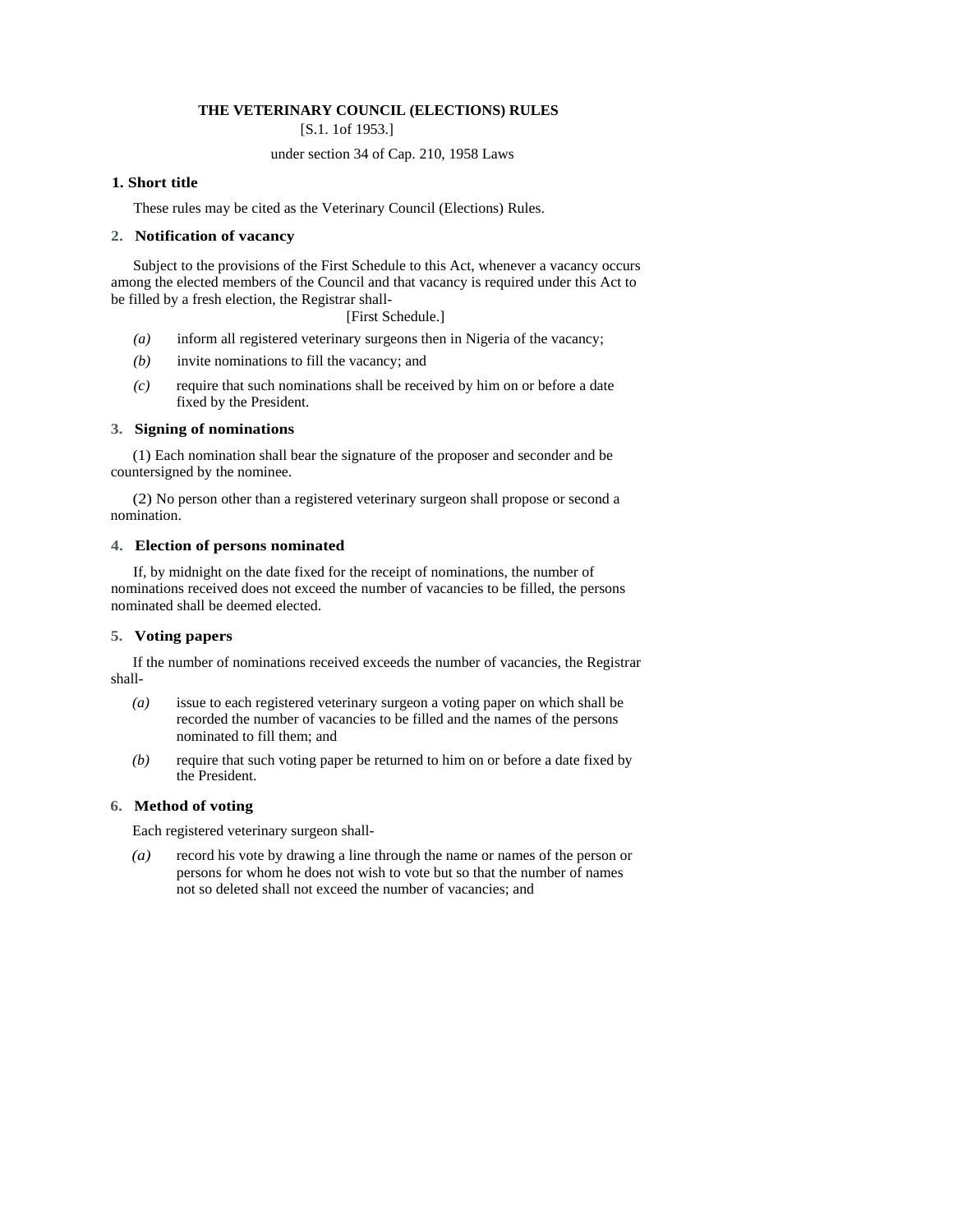*(b)* sign the voting paper, enclose it in an envelope marked "Council Ballot" and return it by registered post to the Registrar.

### **7. Counting of votes**

(1) The President shall appoint two persons (hereinafter called scrutineers), not being registered veterinary surgeons, to count the voting papers received by the Registrar.

(2) On the day following the closing date fixed for the receipt of voting papers, the scrutineers shall proceed to open the envelopes and to count the votes at the office of the registrar.

(3) The candidate receiving the highest number of votes shall be deemed elected. If there are two vacancies to be filled, the candidate receiving the next highest number of votes shall be deemed to be elected.

(4) The scrutineers shall then report the result of the ballot to the Registrar.

(5) The scrutineers shall reject any voting paper which has not been completed in accordance with these Rules.

# **8. Safe custody of voting papers**

All voting papers, whether valid or rejected, shall be retained in safe custody by the scrutineers until the Council directs their destruction.

# **9. Publication of results**

On completion of the election, the Registrar shall inform the successful candidates of their election and shall cause the result of the election to be published in the Federal *Gazette.* 

### **10. Power to order fresh election**

(1) Any person nominated as a candidate for election who is dissatisfied with the conduct of an election may lodge a complaint in writing with the Registrar within fourteen days of the publication in the Federal *Gazette* of the result of the election.

(2) The Council shall inquire into such complaint and may, in its discretion, annul the election and order a further election to be held forthwith.

# **VETERINARY SURGEONS (DISCIPLINARY TRIBUNAL AND ASSESSORS) RULES**

[L.N. 5 of 1970.]

### ARRANGEMENT OF RULES

RULE

1. Composition of Tribunal.

2. Reference of case to Tribunal.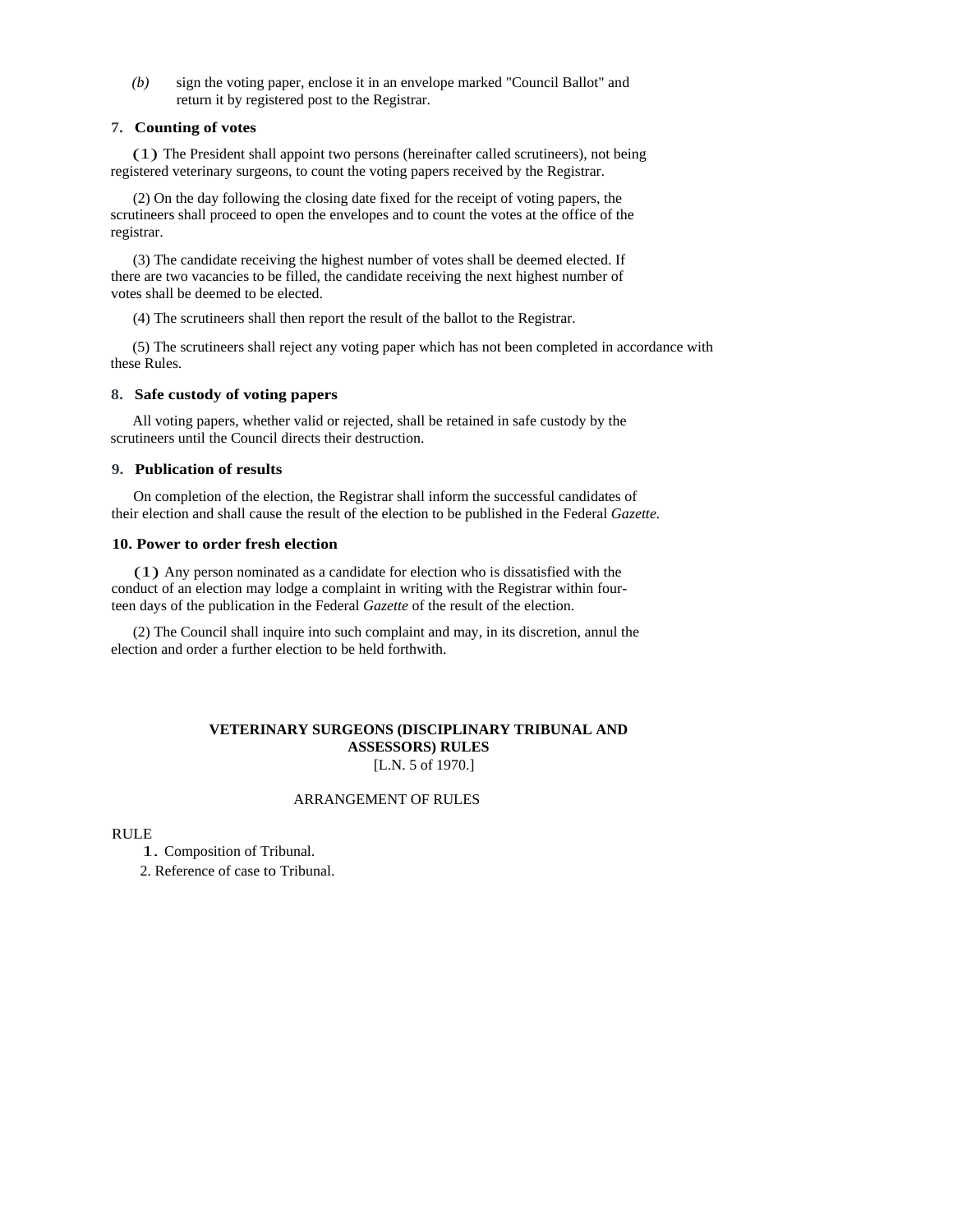### RULE

- 3. Parties and appearances.
- 4. Notice of hearing and service.
- 5. Hearing in absence of parties.
- 6. Witness and evidence.
- 7. Amendment of charges.
- 8. Proceedings to be in public.
- 9. Adjournment of hearing.
- 10. False evidence.
- 11. Findings and costs.
- 12. Publication of Tribunal's findings.
- 13. Record of proceedings.
- 14. Dispensing with certain provisions.
- 15. Power to retain exhibits pending appeal.
- 16. Appointment and duties of assessors.
- 17. Interpretation.
- 18. Short title

### SCHEDULE

# **VETERINARY SURGEONS (DISCIPLINARY TRIBUNAL AND ASSESSORS) RULES**

[L.N. 5 of 1970.]

under paragraphs 2 and 4 (2) of the Second Schedule

[22*nd December,* 1969]

[Commencement.]

# **1. Composition of Tribunal**

(1) Whenever any case of professional misconduct against a veterinary surgeon is referred to the Tribunal by the Panel, such a case shall be heard by a division of not more than five members comprising fully registered veterinary surgeons appointed by the Veterinary Council of Nigeria of whom at least two shall be elected members of the Council.

(2) The President of the Council, or in his absence anyone appointed in that behalf, shall be the chairman of the Tribunal.

### **2. Reference of case to Tribunal**

(1) In any case where in pursuance of section 13 (3) of the Act the Panel is of the opinion that a *prima facie* case is made against a veterinary surgeon, the Panel shall prepare a report of the case and formulate any appropriate charge or charges and forward them to the Secretary together with all the documents considered by the Panel.

[Cap. V3.]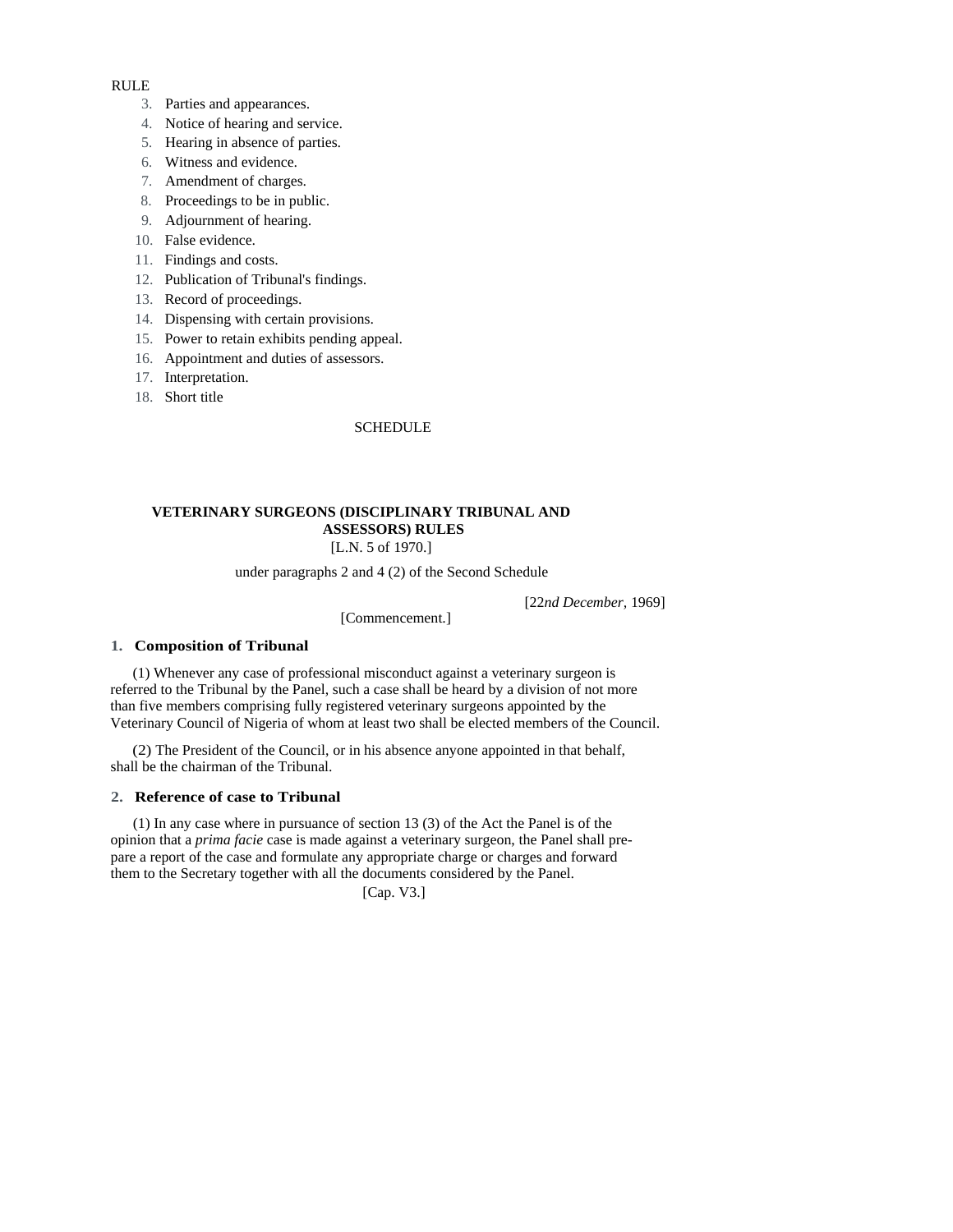(2) The Secretary shall refer the report and charges to the President of the Council who shall convene a meeting of the Tribunal as set up in accordance with rule 1 above.

### **3. Parties and appearances**

(1) Parties to proceedings before the Tribunal shall be-

- (a) the complainant;
- *(b)* the respondent;
- (c) any other person required by the Tribunal to be joined or joined by leave of the Tribunal.

(2) Any party to the proceedings may appear in person or be represented by a legal practitioner, so however that the Tribunal may order a party to the proceedings to appear in person if of opinion that it is necessary in the interest of justice but without prejudice to his right to counsel.

### **4. Notice of hearing and service**

(1) On the direction of the chairman, the Secretary shall fix a day for the hearing of the case and forthwith thereafter shall, in the form in the Schedule to these Rules, serve notice thereof on each party to the proceedings.

[Schedule. Form.]

(2) The Secretary shall serve on each party, other than the complainant, copies of the report and all the charges prepared by the Panel and all documents considered by the Panel.

(3) It shall be sufficient compliance with this rule if, any process required to be served is handed to the party concerned or effected personally or is sent by registered post to the last known place of residence or abode of the party.

# **5. Hearing in absence of parties**

(1) Subject to the next succeeding paragraph, the Tribunal may hear and determine a case in the absence or any party.

(2) Any party to the proceedings before a Tribunal who fails to appear or be represented may apply, within thirty days after the date when the pronouncement of the findings and directions of the tribunal were given, for a re-hearing on the ground of want of notice or other good and sufficient reason; and the tribunal may, in appropriate cases, grant the application upon such terms as to costs or otherwise as it thinks fit.

# **6. Witness and evidence**

The Tribunal may in the course of its proceedings hear such witnesses and receive such documentary evidence as in its opinion may assist in arriving at a conclusion as to the truth or otherwise of the charges referred to it by the Panel; and in the application of this rule, the provisions of the Evidence Act or Law in force in the State where the Tribunal holds its sitting shall apply to any such proceedings.

[Cap. EI4.]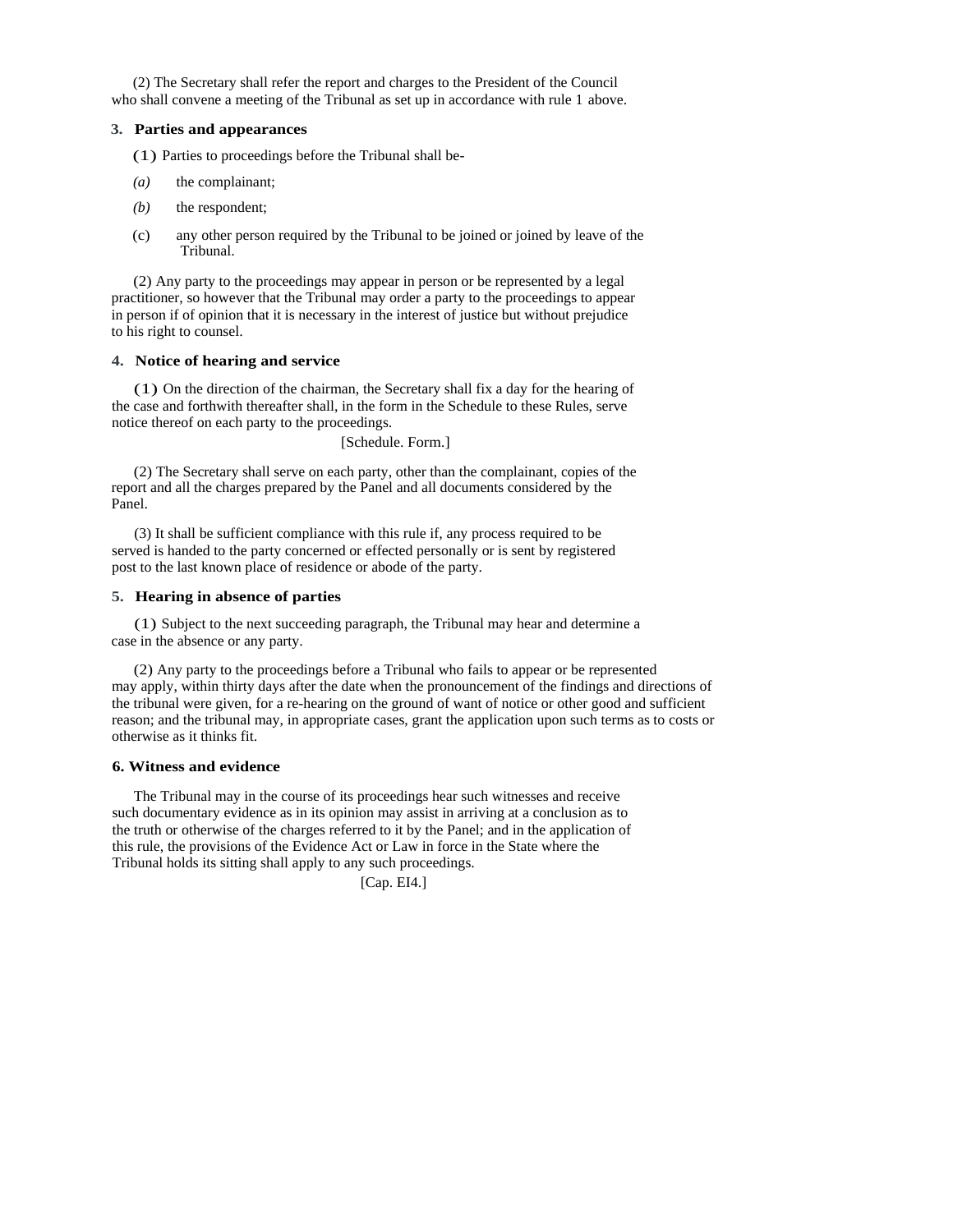### **7. Amendment of charges**

If in the course of the proceedings it appears to the Tribunal that the charges referred to it by the Panel require to be amended in any respect, the Tribunal may permit such amendment as it thinks fit.

### **8. Proceedings to be in public**

The proceedings of the Tribunal shall be held, and its findings and directions shall be pronounced, in public.

### **9. Adjournment of hearing**

The Tribunal may, of its own motion, or upon application of any party, adjourn the hearing on such terms as to costs or otherwise as the Tribunal may think fit.

# **10. False evidence**

If any person wilfully gives false evidence on oath before the Tribunal during the course of any proceedings, or wilfully makes a false statement in any affidavit sworn for the purpose of any such proceedings, the Tribunal may refer the matter to the Attorney-General of the Federation for any action he may deem fit.

#### **11. Findings and costs**

If after the hearing, the Tribunal adjudges that the charge of professional misconduct has not been proved, the Tribunal-

- *(a)* shall record a finding that the respondent is not guilty of such conduct in respect of the matters to which the charge relates;
- *(b)* may, without any misconduct proved against the respondent, nevertheless order any party (except the complainant) to pay the costs of the proceedings if, having regard to his conduct and to all the circumstances of the case, the Tribunal thinks fit so to order.

### **12. Publication of Tribunal's findings**

Subject to section 14 (4) of the Act (which relates to appeals), any direction given by the Tribunal shall be published in the Federal *Gazette* as soon as may be after the direction takes effect.

### **13. Record of proceedings**

(1) Shorthand notes of proceedings may be taken by a person appointed by the tribunal and any party who appeared at the proceedings shall be entitled to inspect the transcript thereof.

(2) The Secretary shall supply to any person entitled to be heard upon an appeal against the direction of the Tribunal, and to the Veterinary Council of Nigeria, but to no other person, a copy of the transcript of such notes on payment of such charges as may be determined by the Secretary.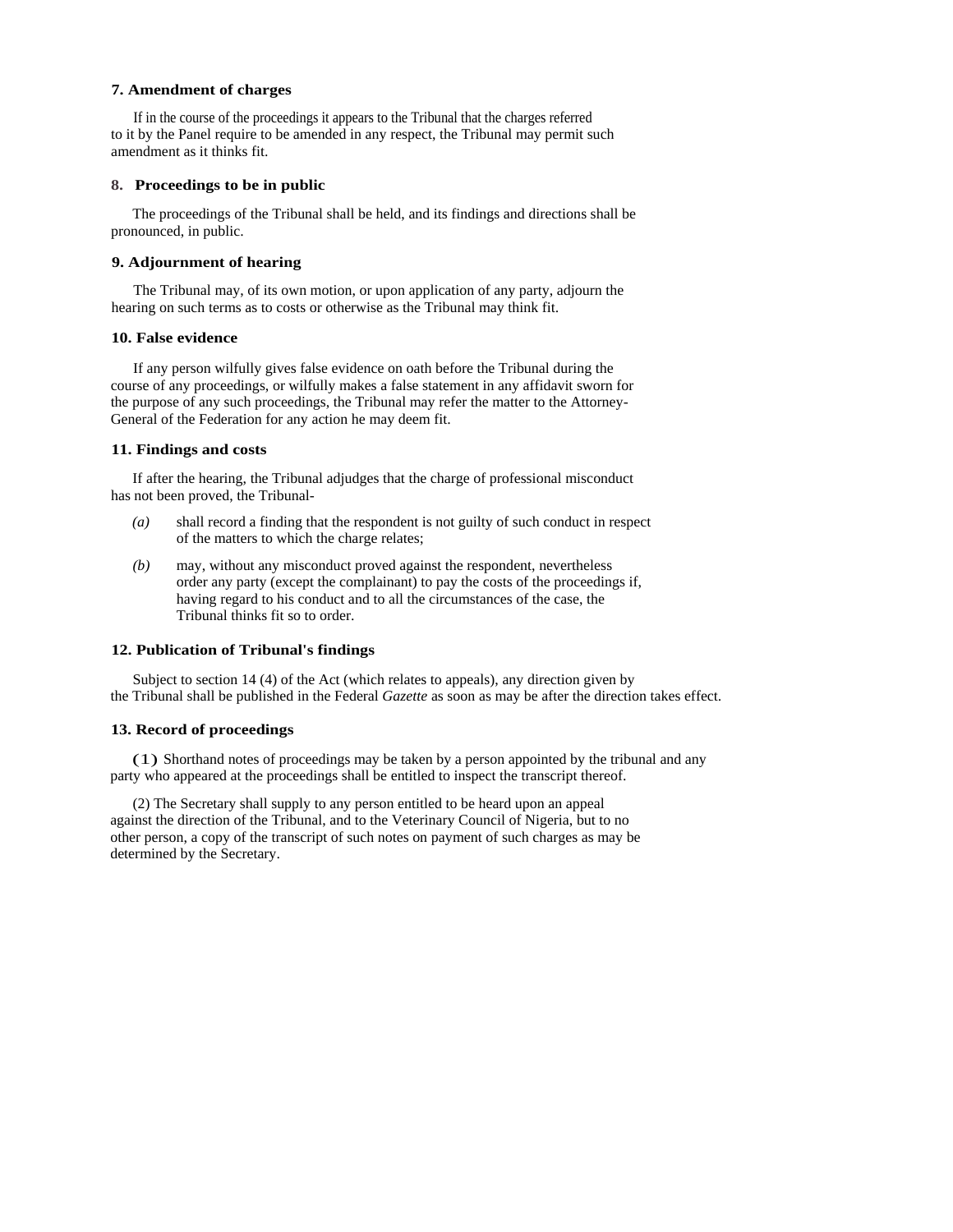(3) If no shorthand notes are taken, the chairman shall take a note of the proceedings and, accordingly, the provisions of these Rules as to inspection and taking of copies shall apply to such notes.

### **14. Dispensing with certain provisions**

The Tribunal may dispense with any requirement of these Rules respecting notices, affidavits, documents, service or time in any case where it appears to the Tribunal to be just to do so; and the Tribunal may in any appropriate case extend the time to do anything under these Rules.

### **15. Power to retain exhibits pending appeal**

The Tribunal may order that any documents or other exhibits produced or used at the hearing shall be retained by the Secretary until the time within which an appeal may be entered has expired, and if notice of appeal is given, until the appeal is heard or otherwise disposed of.

#### **16. Appointment and duties of assessors**

(1) An assessor, when nominated in accordance with paragraph 4 (1) of the Second Schedule to the Act, shall be appointed by the Council by instrument, and the assessor shall hold and vacate office as provided in the instrument; and where the appointment is not a general one, it shall have effect only in respect of a particular meeting of the Tribunal. [Second Schedule of Cap. V3.]

(2) Subject to the terms of his appointment, an assessor shall attend any meeting of the Tribunal as and when requested to do so by notice in writing given to him by the Secretary not later than three clear days before the date appointed for the meeting; and he shall there advise the Tribunal on questions of law arising in proceedings before it.

(3) Except where the Tribunal is deliberating in private, the advice of the assessor on questions of law as to evidence, procedure and as to compliance with the Act shall be tendered in the presence of every party or of his counsel.

(4) If the advice by the assessor to the Tribunal is given otherwise than in the presence of all parties, or as the case may be of their counsel, the assessor shall, as soon as may be thereafter, inform all the parties as to the nature of the advice given and the reaction thereto of the Tribunal.

(5) Fees to be paid to the assessor shall be such as may be determined by the Council from time to time with the consent of the assessor.

### **17. Interpretation**

In these Rules unless the context otherwise requires-

**"chairman"** means the chairman of the Veterinary Surgeons Disciplinary Tribunal;

**"complainant"** means the Veterinary Surgeons Investigating Panel or any member thereof;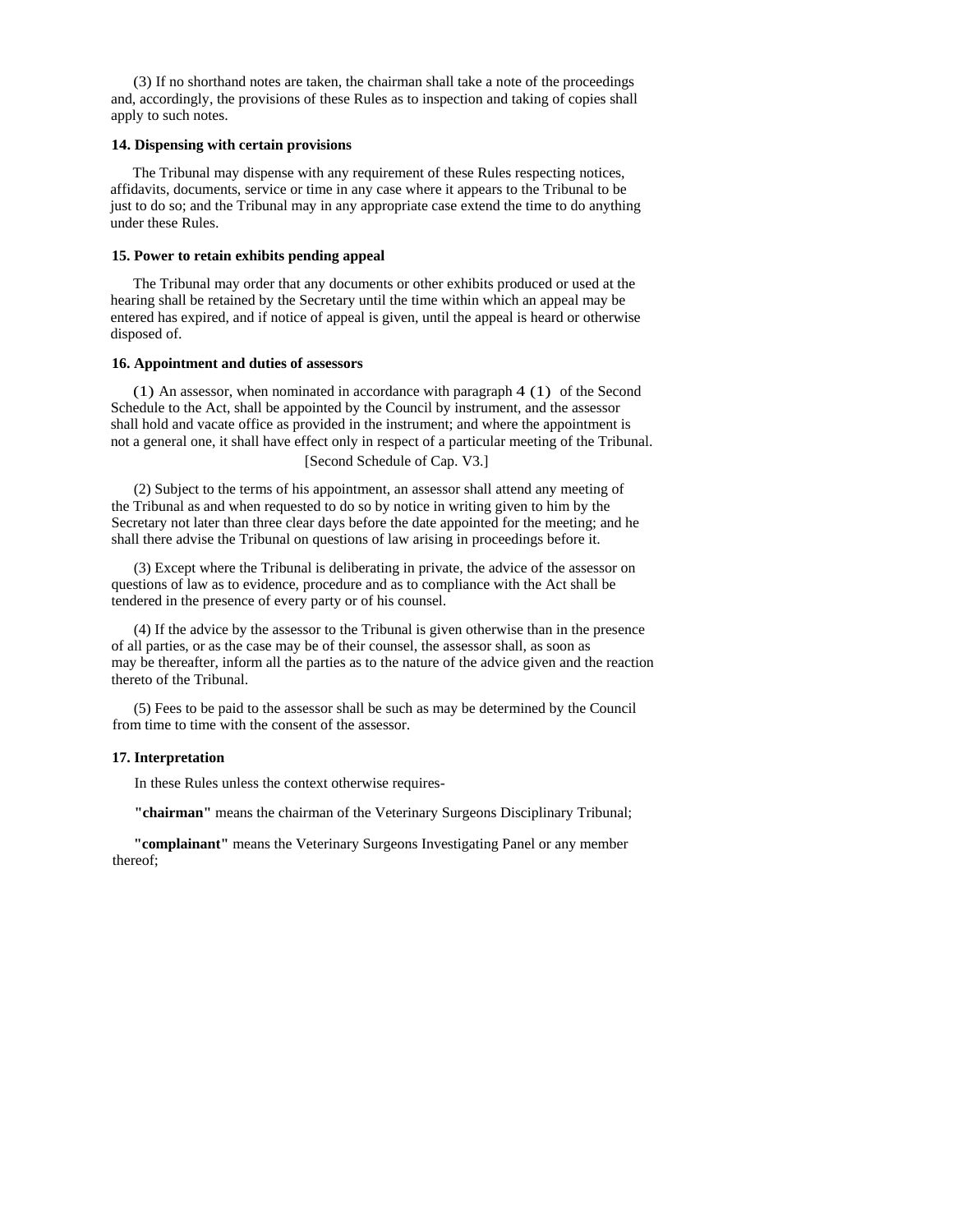**"respondent"** means the person required to answer any charge of professional misconduct;

**"Secretary"** means a person appointed to act as the Registrar under section 1 (5) of the Act.

[Cap. V3.]

### **18. Short title**

These Rules may be cited as the Veterinary Surgeons (Disciplinary Tribunal and Assessors) Rules.

# **SCHEDULE** [Rule 4 (1 ).]

*Notice of hearing by the Veterinary Surgeons Disciplinary Tribunal* 

 *In the Matter of the v eterinary Surgeons Act; and* 

*In the Matter of A.B., a Veterinary Surgeon* 

TAKE NOTICE that the report and charges prepared by the Veterinary Surgeons Investigating Panel in the above matter are fixed for hearing by the Veterinary Surgeons Disciplinary Tribunal

| COPIES of -            |
|------------------------|
| $(a)$ the report;      |
| $(b)$ the charges; and |
| are annexed hereto.    |
|                        |

*..................................................*

 *Secretary of the Tribunal* 

### **VETERINARY SURGEONS (REGISTRATION, ETC., FEES) RULES**

[S.1. 21 of 1987.]

under section 5 (4)

[5*th November,* 1987]

[Commencement.]